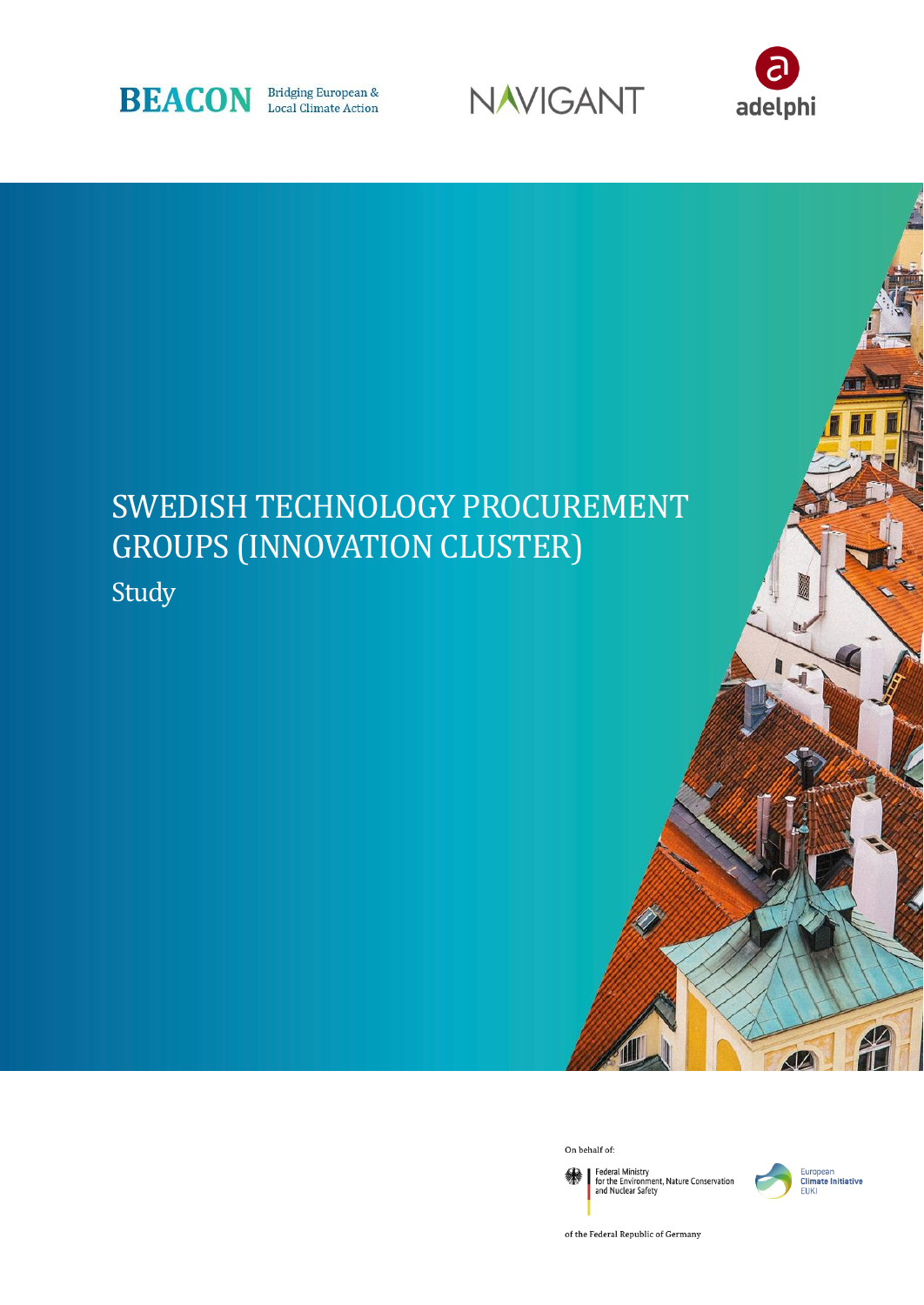





**Swedish Technology Procurement Groups (Innovation Cluster)** 3 September 2018 Bernhard von Manteuffel, Kristen Brand (Navigant)

BMU AZ: IK II 5 – 42206-2/1.5

Project number: 200771

**Contact us at [BEACON\\_HelpDesk@navigant.com](mailto:BEACON_HelpDesk@navigant.com)**

#### **Visit us at<https://www.euki.de/beacon>**

The project Bridging European and Local Climate Action is financed by the European Climate Initiative (EUKI). EUKI is a project financing instrument by the Federal Ministry for the Environment, Nature Conservation and Nuclear Safety (BMU). It is the overarching goal of the EUKI to foster climate cooperation within the European Union in order to mitigate greenhouse gas emissions. It does so through strengthening cross-border dialogue and cooperation as well as exchange of knowledge and experience.

The information and views set out in this study are those of the author(s) and do not necessarily reflect the official opinion of the Federal Ministry for the Environment, Nature Conservation and Nuclear Safety.

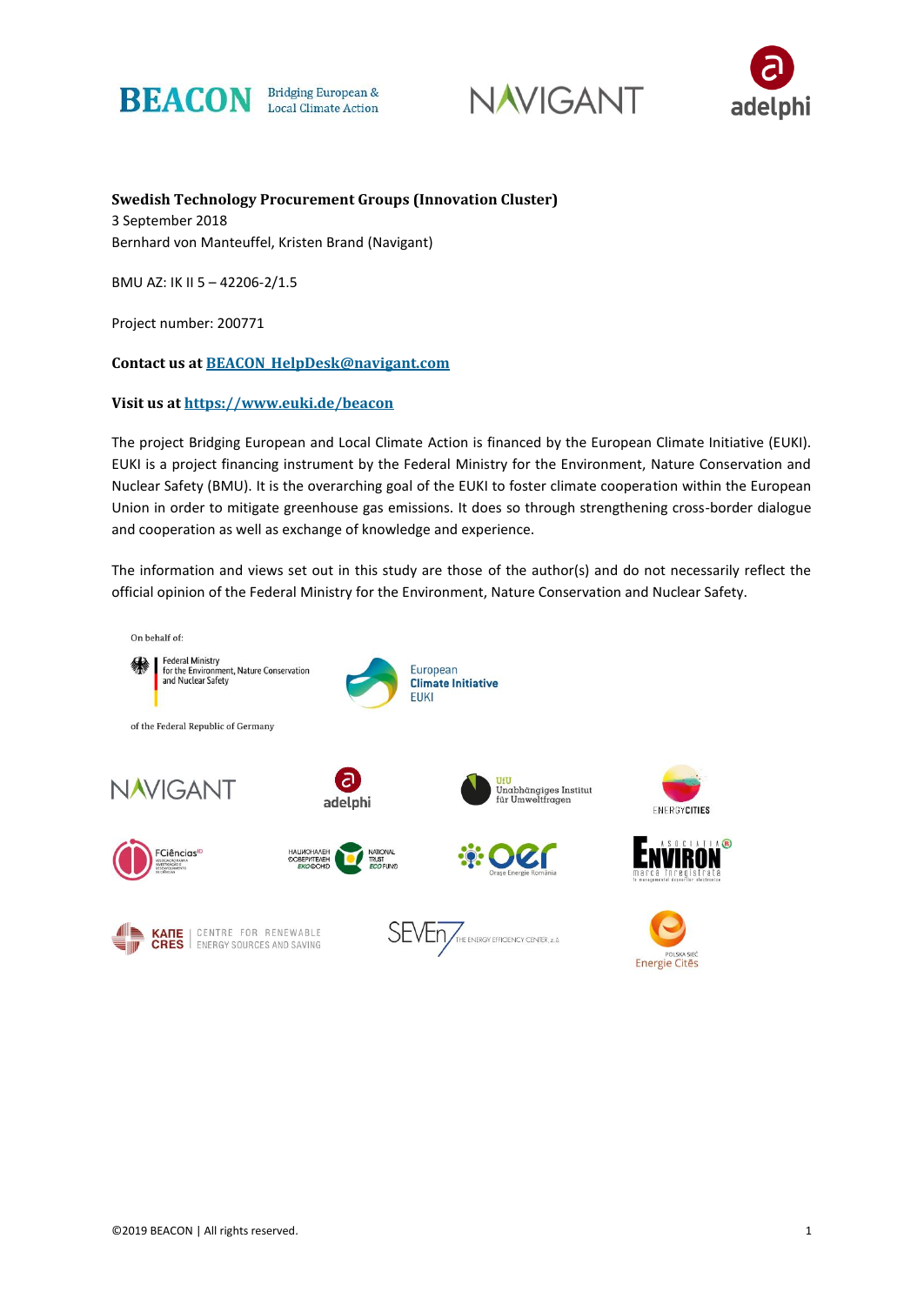





## Abbreviations

| AID-EE         | Active Implementation of the European Directive on Energy Efficiency   |
|----------------|------------------------------------------------------------------------|
| BeBo           | Beställergruppen Bostäder                                              |
| <b>BeLok</b>   | Beställergruppen Lokaler                                               |
| EC             | <b>European Commission</b>                                             |
| <b>ESD</b>     | <b>Effort Sharing Decision</b>                                         |
| <b>ETS</b>     | <b>Emissions Trading System</b>                                        |
| EU             | European Union                                                         |
| IEA            | <b>International Energy Agency</b>                                     |
| m <sup>2</sup> | Square metre                                                           |
| <b>NKI</b>     | National climate initiative ('Nationale Klimaschutzinitiative')        |
| <b>NUTEK</b>   | Swedish Board for Industrial and Technology Development                |
| <b>OECD</b>    | Organisation for Economic Cooperation and Development                  |
| SBi            | Danish Building Research Institute ('Statens Byggeforskningsinstitut') |
| SCI            | Sustainable Construction and Innovation through Procurement            |
| <b>SEA</b>     | Swedish Energy Agency                                                  |
| <b>SEK</b>     | Swedish krona                                                          |
| TWh            | Terawatt hour                                                          |
| <b>UNFCCC</b>  | United Nations Framework Convention on Climate Change                  |
| <b>USD</b>     | <b>United States Dollar</b>                                            |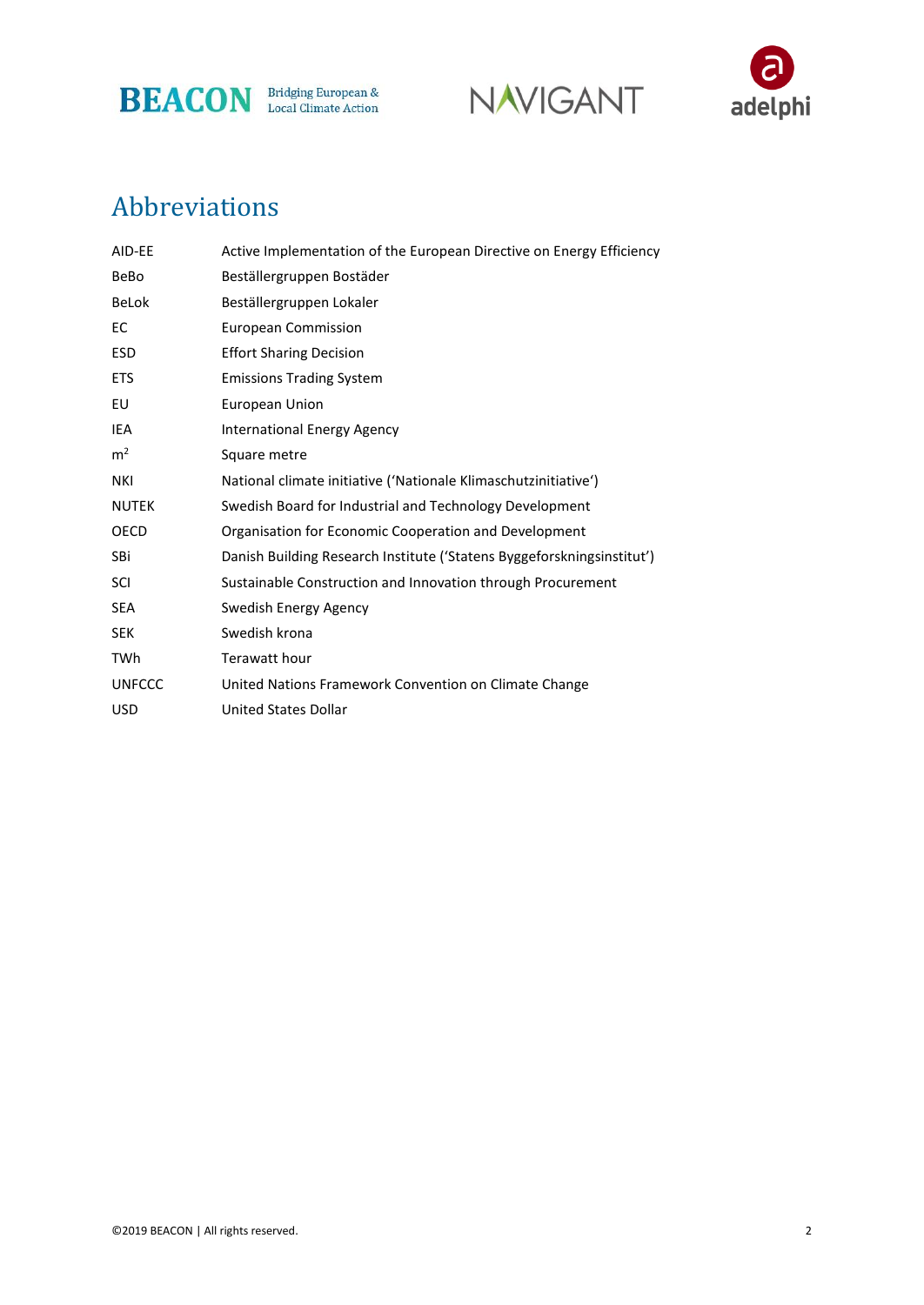





## **TABLE OF CONTENTS**

| $\mathbf{2}$ |     |  |
|--------------|-----|--|
| 3            |     |  |
|              |     |  |
|              | 3.2 |  |
|              |     |  |
|              |     |  |
|              |     |  |
|              | 4.3 |  |
|              |     |  |
| $5^{\circ}$  |     |  |
|              |     |  |
|              |     |  |
|              | 5.2 |  |
|              | 5.3 |  |
|              |     |  |
| 6            |     |  |
|              | 6.1 |  |
|              | 6.2 |  |
|              | 6.3 |  |
|              |     |  |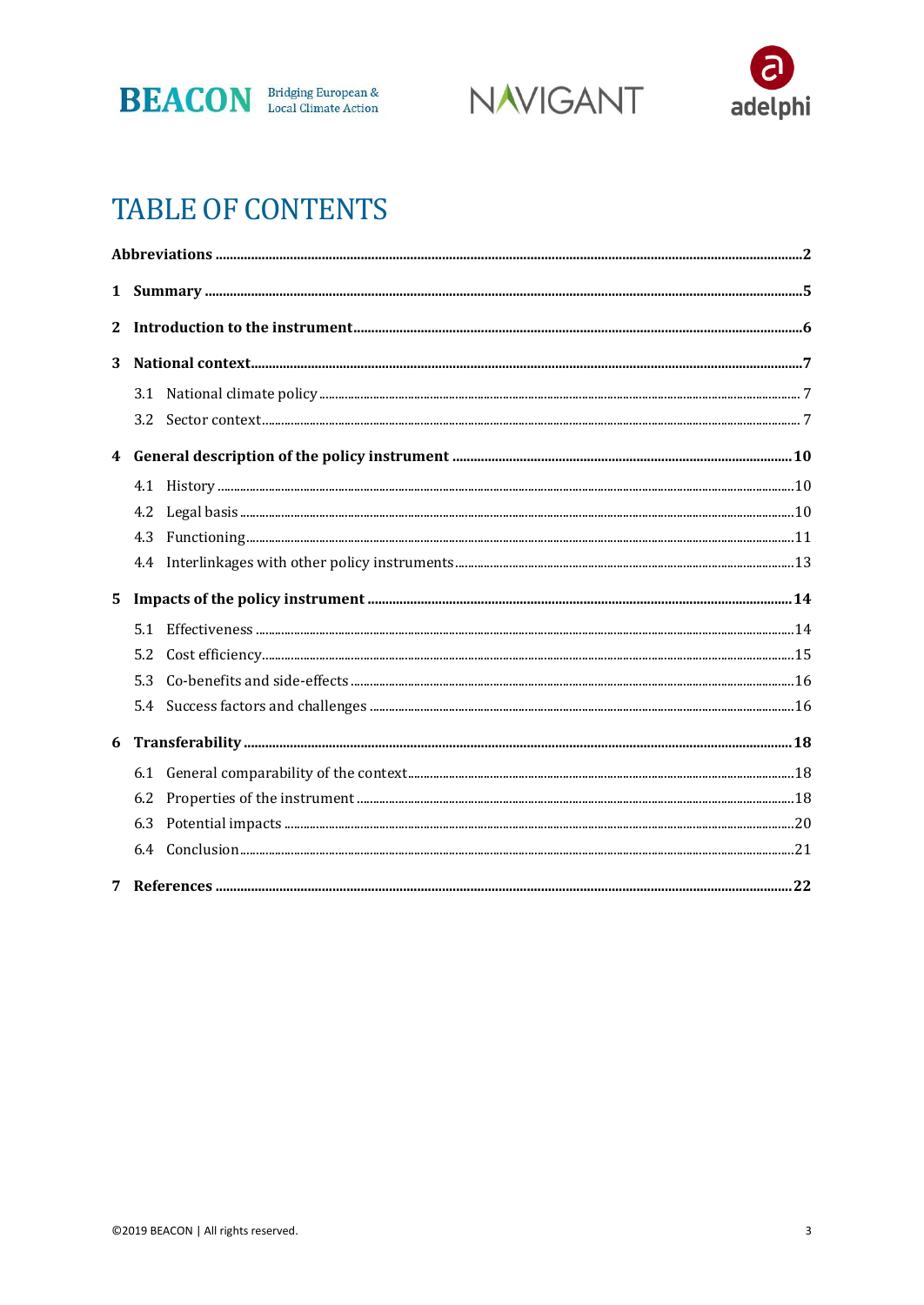





## LIST OF FIGURES

| Figure 1: $CO2$ emissions by sector in million tonnes and in % (2016) (based on (OECD, 2016), |  |  |  |  |  |  |  |  |
|-----------------------------------------------------------------------------------------------|--|--|--|--|--|--|--|--|
|                                                                                               |  |  |  |  |  |  |  |  |
| Figure 2: Total final energy use by energy carriers (2016), ((OECD, 2016), (SEA, 2018)),      |  |  |  |  |  |  |  |  |

Figure 3: BeLok — example office building Pennfäktaren in Stockholm before (left) and after (right) renovation (Johborg, 2015)................................................................................................................................................... 12

## LIST OF TABLES

| Table 1: BeLok — completed Total Concept projects incl. monitoring, calculated vs. real costs and energy                                                                                                                                                                                                    |
|-------------------------------------------------------------------------------------------------------------------------------------------------------------------------------------------------------------------------------------------------------------------------------------------------------------|
| Table 2: Success factors of technology procurement groups ((IEA, 2000), (Stigh, 2007), (AID-EE, 2006),                                                                                                                                                                                                      |
| Table 3: Key climate policy and energy indicators to assess comparability of the Swedish and German<br>contexts ((Sweden.se, 2018), (World Bank, 2018), (Climate Transparency, 2017), (UNFCCC, 2017),<br>(Bundesministerium für Wirtschaft und Energie [BMWi], 2017), (Statista, 2018a), (Statista, 2018b), |

[Table 4: Overview of IEA Annex III Pilot Projects on international technology procurement \(IEA, 2000\)](#page-19-0) 19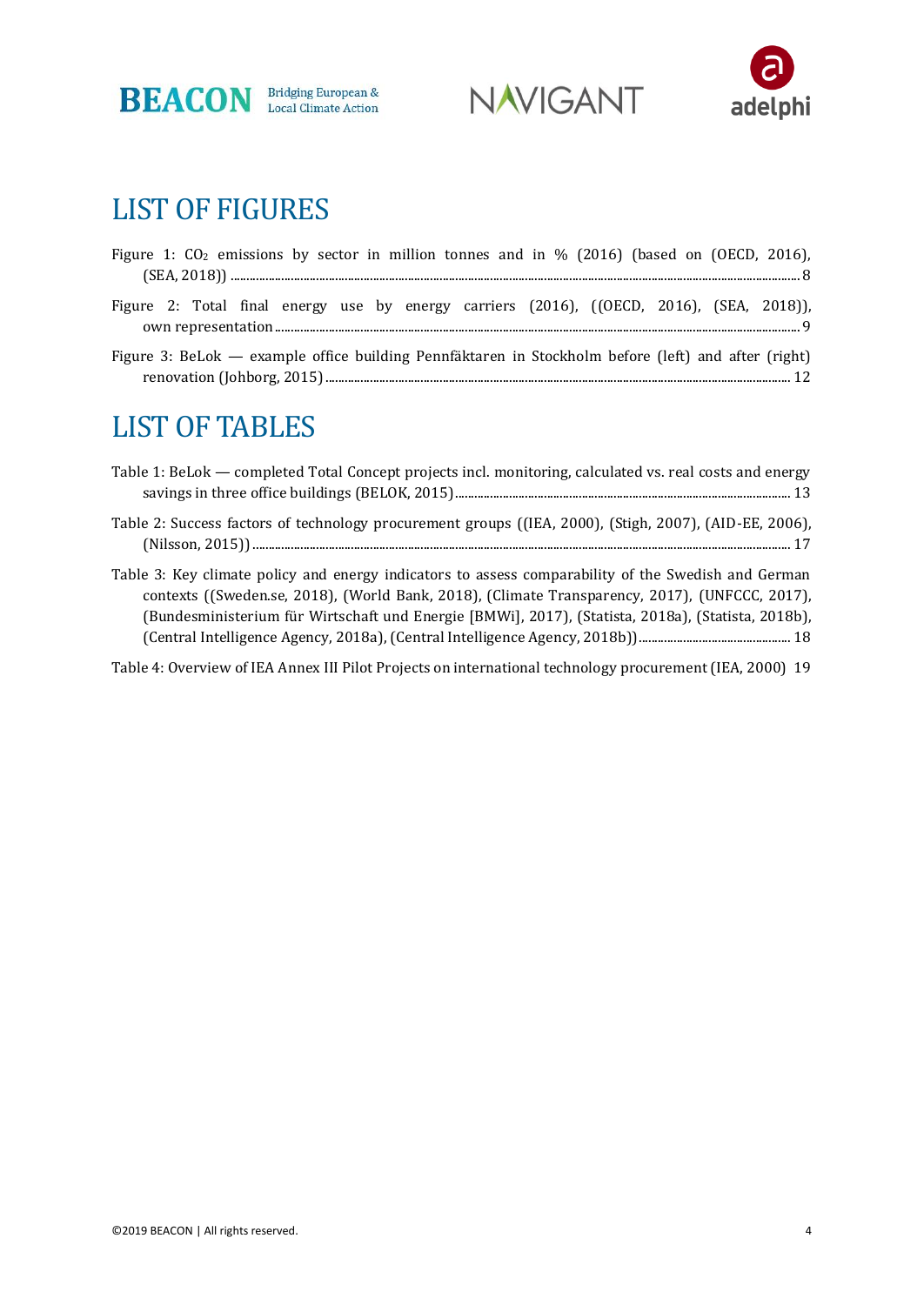

**NAVIGANT** 



### 1 Summary

This study explores the Swedish technology procurement groups ('Innovation Cluster') and the transferability thereof to the German context. The experiences of Sweden offer valuable insight into how the value of technology procurement groups can be maximised and ultimately contribute to the achievement of energy efficiency targets and emission reductions in the buildings sector.

After consultation with renowned German and Swedish experts, we find that the Swedish technology procurement<sup>1</sup> groups can serve as a role model for Germany. Technology procurement groups are networks where private actors collaborate to reduce energy consumption by e.g. enabling a faster introduction of new innovative energy-saving solutions to the market. These groups create a platform for close collaboration between industry/market actors and the state in order to reduce energy use in buildings.

The main Swedish technology procurement groups are BeBo for residential and BeLok for non-residential buildings. The activities of the members of the groups can increase the possibility that future efficiency improvements reach the market earlier by, for example, implementing demonstration projects. These projects prove to suppliers the real energy savings of innovative solutions amongst others by independent evaluations. It is attractive for stakeholders such as housing associations or commercial landlords to join as the initiative is inexpensive and presents a very good possibility to promote innovative technological solutions.

For policy makers technology procurement groups are an important instrument for ensuring a faster introduction of new innovative energy-saving solutions to the market, and thereby potentials for future efficiency improvements. Since they involve relatively few individuals and require little financing, the technology procurement groups can be classified as a low risk policy mechanism.

In Germany, several initiatives exist that foster the introduction of innovative energy-saving solutions to the market such as 'Mittelstand für Energieeffizienz' or 'Einsparzähler'. Although not comparable in every aspect, they serve as good examples of the general transferability of the Swedish technology procurement groups to Germany.

Although the German initiatives are also valuable for reducing emissions in the buildings sector, they all have in common that they are policy-driven and not user-driven. The main advantage of the Swedish user-driven technology procurement groups is the motivation and commitment to the overall objective. This powerful group of clients (demand side) is able to change the behaviour of the industry (supply side) by altering demand patterns.

Overall, technology procurement groups can add to existing policy instruments by incentivising motivated and commited stakeholders to pool their expertise, network and buying force to change the market to more innovative solutions in the building sector.

<sup>1</sup> Although 'procurement' is mainly used in relation to public procurement, in the context of Swedish technology procurement groups it refers to the word's main meaning "the [process](https://dictionary.cambridge.org/dictionary/english/process) of obtaining [supplies](https://dictionary.cambridge.org/dictionary/english/supplies)" regardless of the procuring body being a public or private entitiy. However, it is true that the actors within the networks are private companies.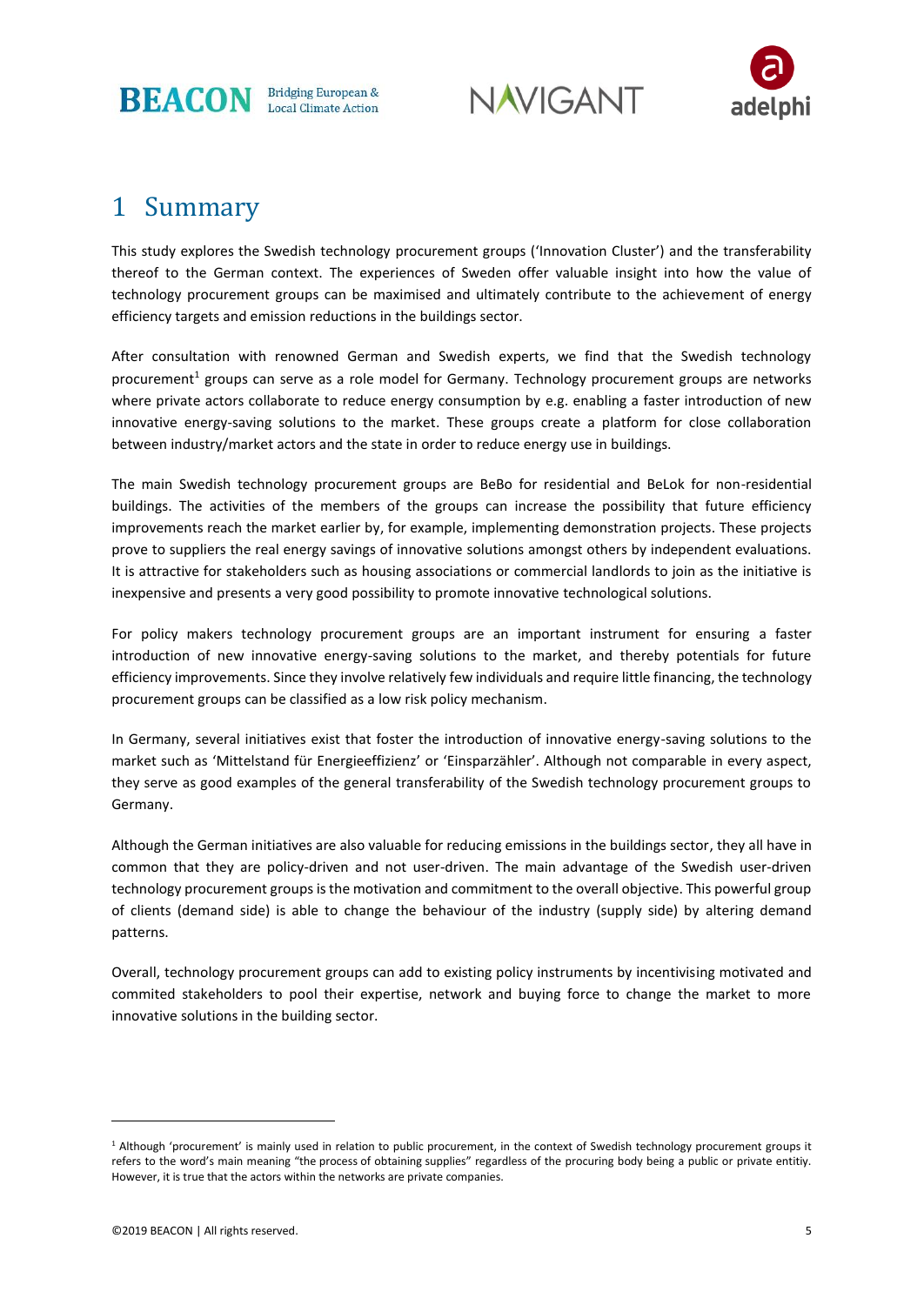**BEACON** Bridging European & Local Climate Action





### 2 Introduction to the instrument

Technology procurement satisfies a need for a new product. The Swedish Energy Agency (SEA) defines technology procurement as "a bidding process to stimulate and promote the development and market introduction of a new technology" (Stigh, 2007). The main task for successful technology procurement is to bring together the customers that demand the new product and the manufacturer that is able to supply it (Nilsson, 2015). Technology procurement groups are networks where actors collaborate to reduce energy consumption amongst others by enabling a faster introduction of new innovative energy-saving solutions to the market (Nilsson, 2015).The effect of a market transformation where the new product (preferred case) with the higher product performance obtains market penetration is also expected to be comparable to that of the old product (base case).

In Sweden, the SEA promotes initiatives aiming to reduce energy consumption and climate impact acting for the Swedish government. These initiatives also include six technology procurement groups<sup>2</sup>. The SEA supports the technology procurement groups by covering administrative expenses, and by financing some related research, development, and demonstration (Odyssee-Mure, 2017).

The two groups that have been in operation for the longest time (i.e. since 1989) are **BeBo** ('Beställergruppen Bostäder') and **BeLok** ('Beställergruppen Lokaler'), which have been chosen as examples for good practice in national climate policy and are analysed in detail in this study. Main focus will be set on the transferability to the German context.

<sup>&</sup>lt;sup>2</sup> BeBo: landlords of apartment blocks; BeLok: landlords of commercial spaces; LÅGAN: a programme for buildings with very low energy consumption; HyLok: public sector tenants of commercial spaces; BeSmå: producers of individual homes; BeLivs: various actors involved with commercial spaces related to all aspects of the food processing chain.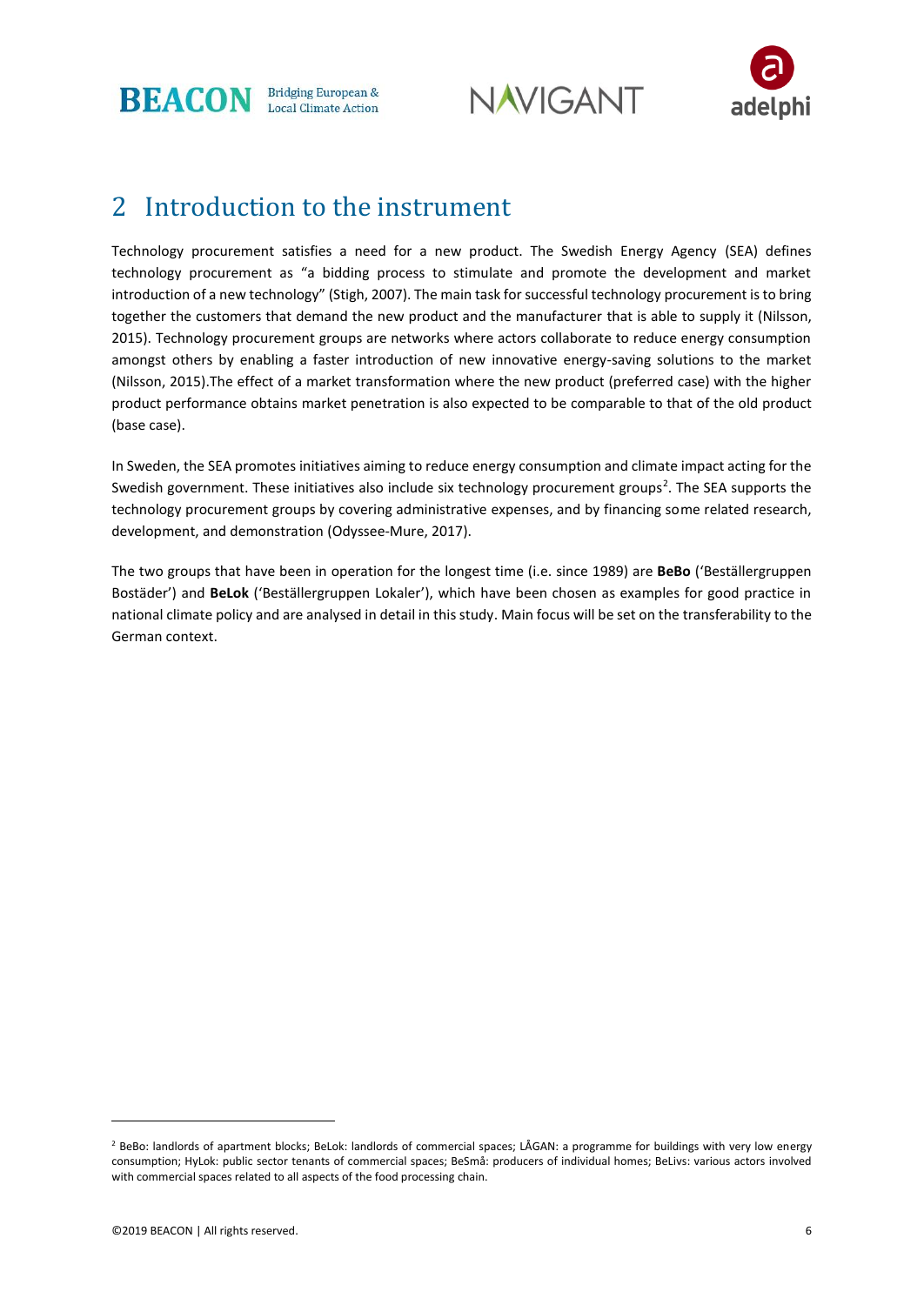**BEACON** Bridging European &

**NAVIGANT** 



## 3 National context

### 3.1 National climate policy

Sweden has been a pioneer in international environmental policy and was one of the first signatories and ratifiers of the Kyoto Protocol at the turn of the millennium. The current red-green government under Prime Minister Stefan Löfven has committed Sweden to becoming greenhouse gas (GHG) neutral by 2045 — five years earlier than under the previous target. Sweden already has the lowest emission intensity and the second lowest GHG emissions per capita in the European Union (EU). Sweden's 2020 target of 49% renewable energy was already exceeded in 2013 (EC, 2015). In 2016, 57% of electricity came from renewable energy sources, especially hydropower (40%), although wind power has achieved significant growth in the last ten years (SCB, 2017). Nuclear power plants contributed another 41% to electricity generation (IEA, 2017).

For the 2018 budget, SEK 5 billion (EUR 485 million) is earmarked for environmental and climate protection measures, more than twice as much as in 2014 (Government Offices of Sweden, 2017). Sweden's climate policy covers measures in all sectors.

Sweden's Effort Sharing Decision (ESD) target for 2020 is to lower emission levels 17% below 2005 and is only exceeded by Denmark, Ireland and Luxembourg. According to the Effort Sharing Regulation, Sweden and Luxembourg have the most ambitious target in Europe for 2030. By then, GHG emissions in the sectors outside the EU Emissions Trading System (ETS) are to be reduced by 40% compared to 2005.<sup>3</sup>

According to forecasts, Sweden will exceed its 2020 effort-sharing target by around 15% and achieve a decline of 32% instead of 17%, although economic output grew by 20% between 2005 and 2015 (just under 2% per year). This is especially impressive given the already low emission intensity in Sweden.

#### 3.2 Sector context

By 2013, the final energy consumption of the residential and tertiary sectors in Sweden amounted to 147 TWh. This is approximately 40% of Sweden's total final energy use (SEA, 2015). In a publication of the SEA from 2017, the total annual energy consumption in the Swedish building sector is stated to be around 160 TWh (Odyssee-Mure, 2017). There is no quantified energy efficiency target for this sector (SEA, 2015).

Figure [1Figure 1](#page-8-0) shows CO<sub>2</sub> emissions associated with energy use for seven economic sectors: agriculture and fishing, electricity, industry, off-road transport, residential and commercial (buildings), road transport, and industry emissions. It is important to note that these are energy-related emissions, i.e. they do not include process emissions from industry as well as most agricultural emissions from fertilisers or ruminant animals nor emissions from waste. The residential and commercial sector (buildings) accounts for approximately 8% of Sweden's CO<sub>2</sub> emissions.

<sup>3</sup> For more information, please refer to the European Commission's webpage "Effort sharing 2021-2030: targets and flexibilities": [https://ec.europa.eu/clima/policies/effort/proposal\\_en](https://ec.europa.eu/clima/policies/effort/proposal_en)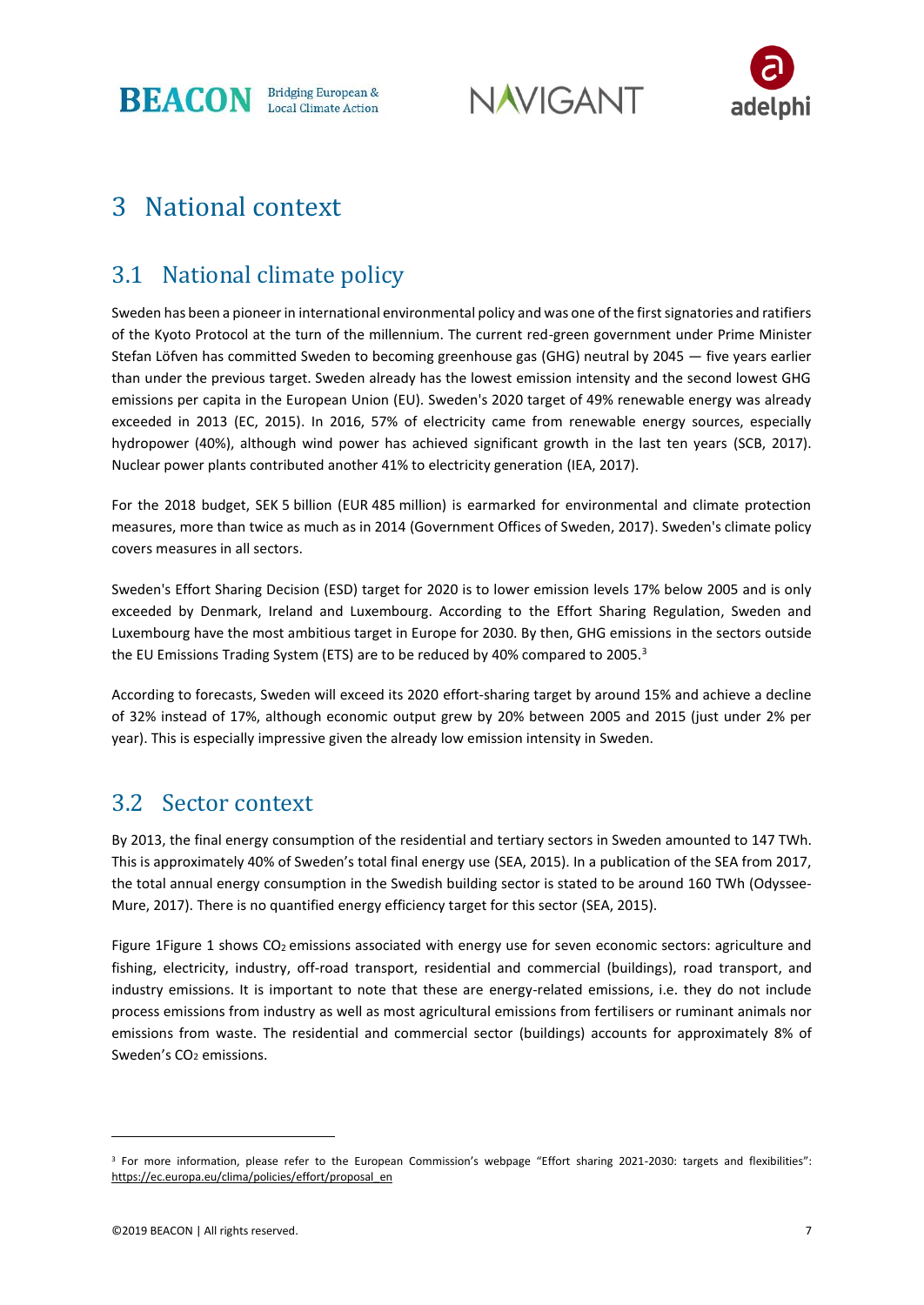





<span id="page-8-0"></span>Figure 1: CO<sub>2</sub> emissions by sector in million tonnes and in % (2016) (based on (OECD, 2016), (SEA, 2018))

[Figure 2](#page-9-0) shows the total final energy use by energy carrier from the industry, transport, and the residential and service sectors. As this chart illustrates, Swedish energy supply is comparatively very low-carbon with about 75% of final energy sources coming from zero- or very low-carbon sources. Thus, even though few countries consume more energy per capita than Sweden, Swedish CO<sub>2</sub> emissions are lower than those of most other European countries (4.25 tonnes of  $CO<sub>2</sub>$  per year per capita compared to the EU average of 6.91 tonnes). This can to a large extent be traced back to the high share of low-carbon electricity (nuclear, hydropower, and wind; together over 90%) as well as a high share of district heating and biofuels in heating and transport (Sweden.se, 2018).

In Sweden, the residential property owners (landlords) are generally owners of whole blocks of flats instead of individual apartments. The landlord ensures that each apartment is supplied with heating and hot water and the tenants pay a 'warm rent' where heat and hot water is included. Household electricity is not included in the warm rent. Therefore, the incentives for energy efficiency lie with the landlord (Odyssee-Mure, 2017).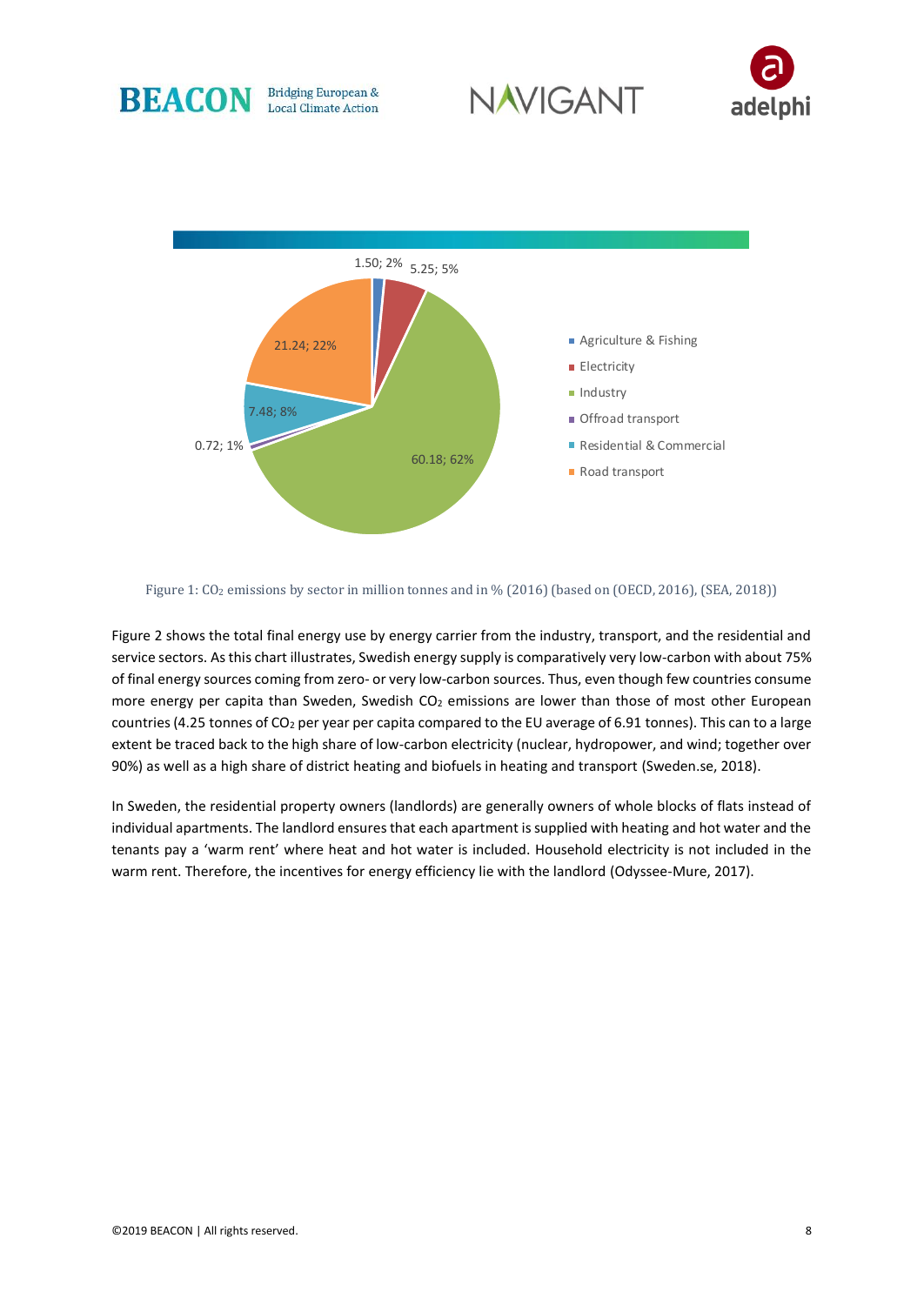







<span id="page-9-0"></span>Figure 2: Total final energy use by energy carriers (2016), ((OECD, 2016), (SEA, 2018)), own representation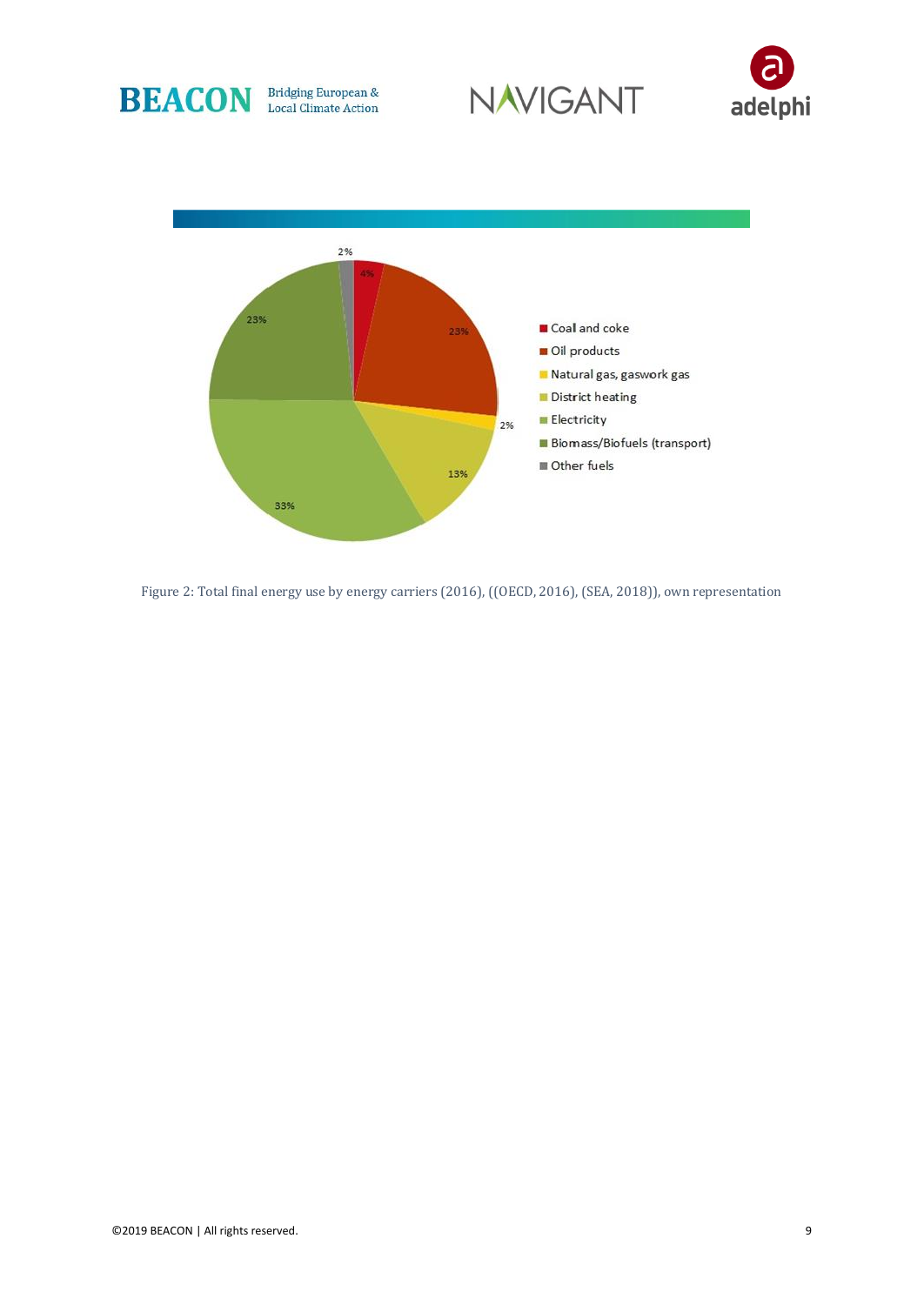





## 4 General description of the policy instrument

#### 4.1 History

The Swedish Board for Industrial and Technology Development (NUTEK) started the technology procurement programmes in Sweden in the late 1980s. The objective of these programmes was to support the market penetration of energy-efficient technologies<sup>4</sup>. For this reason, NUTEK initiated procurement groups consisting of a group of buyers or potential buyers per technology. Within NUTEK, potential suppliers were approached and invited to compete for publicity reasons and for a guaranteed number of sales when winning the competition (AID-EE, 2006).

The procurement groups, which were initially conceived as ad-hoc groupings, were transformed into permanent groups by the SEA based on the government's intention to increase the level of co-financing from participants. The aim of permanent groups is to facilitate higher sustainability ambitions and pave the way to more complex approaches that are not linked to a specific technology or piece of equipment (e.g. tools, models, management systems) (AID-EE, 2006). One of the smaller groups, BeBo<sup>5</sup>, was created in 1989 followed by the bigger group BeLok $<sup>6</sup>$  in 2001.</sup>

For information on the various other technology procurement groups that have been active in the past in Sweden<sup>7</sup>, please refer to (Stigh, 2007).

#### 4.2 Legal basis

In Sweden, the legal basis for the authorities to initiate or disperse grants to technology procurements used to be the regulation SFS 2008:761<sup>8</sup> (article 27). The agency financed 50%, and the other 50% was financed in-kind from all the members of the groups (SEA-Akkurt, 2018).

As this regulation can no longer be used to support order groups/networks/clusters, the SEA has procured the order groups within the frame of Swedish Public Procurement Act SFS 2016:1145 (Swedish Competition Authority, 2017). The networks and platforms for collaboration function in the same way as before but are financed differently (SEA-Akkurt, 2018).

The initial Public Procurement Act (LOU), that now forms the legal basis for the innovation clusters, came into force in 1994 and was amended in 2016 to reflect the EU Directive (EU DIRECTIVE 2014/24/EU, 2014) on public procurement. The Directive 2014/24/EU repealed the Directive 2004/18/EC and is a public procurement reform aimed at limiting bureaucracy and improving the efficiency of public procurement in the EU (EC, 2016). This

<sup>4</sup> e.g. efficient refrigerator/freezers, clothes washers, ground source heat pumps, energy-efficient windows, etc.

<sup>5</sup> Beställergruppen Bostäder, i.e. procurement group for residential buildings.

<sup>6</sup> Beställargruppen Lokaler, i.e. procurement group for commercial buildings.

 $7$  e.g. for buildings, industry and traffic (examples: super insulated windows, heat pumps).

<sup>8</sup> SFS 2008:761: State aid for research and development and innovation in the energy field ('statligt stöd till forskning och utveckling samt innovation inom energiområdet').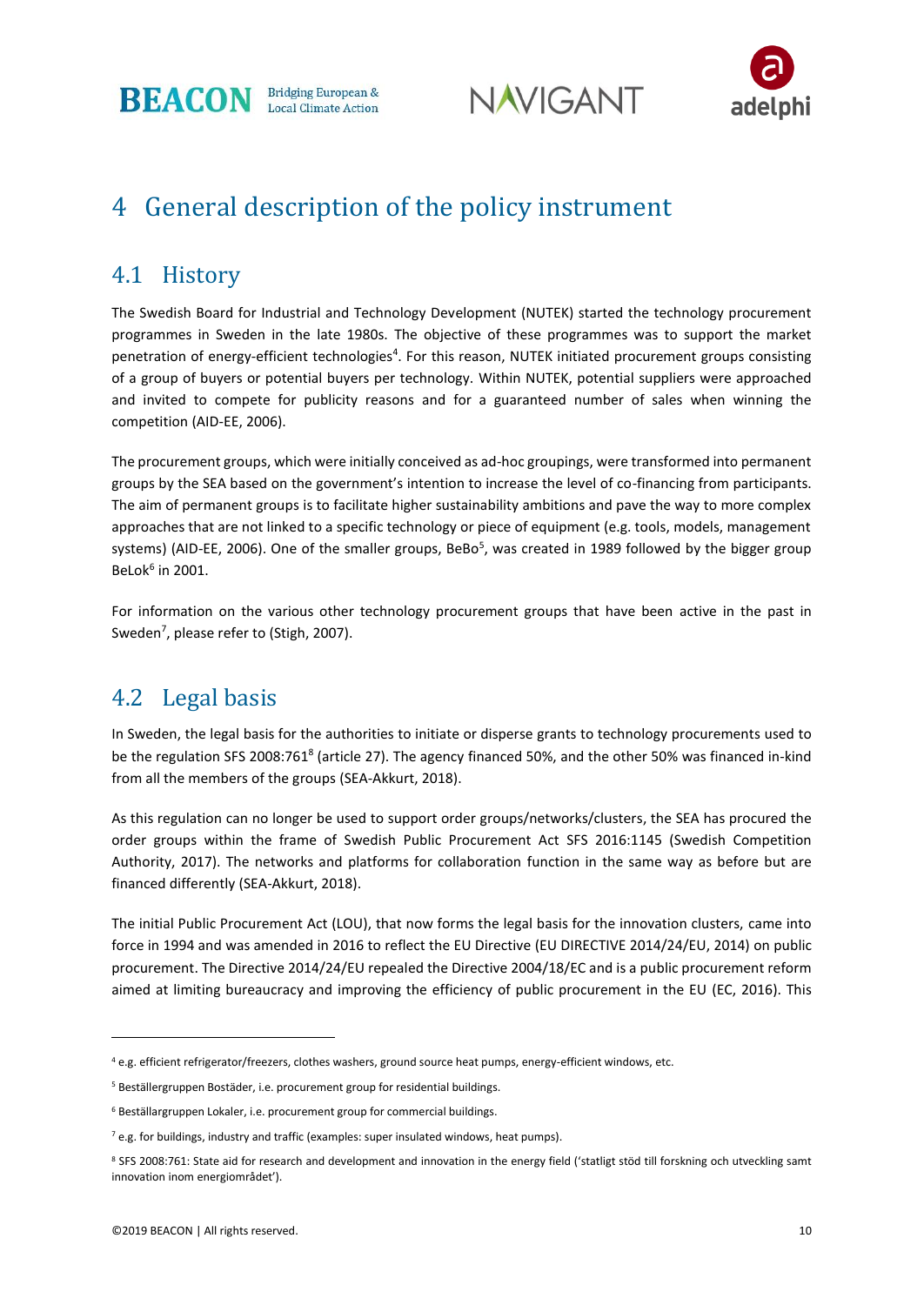





directive facilitates the integration of initiatives, which support both sustainability and innovation. It is in this nexus that technology procurement groups can play an important role (SBI, 2016).

#### 4.3 Functioning

Technology procurement groups are networks where actors collaborate to, for example, reduce energy consumption by enabling a faster introduction of innovative energy-saving solutions to the market.

On behalf of the Swedish government, the SEA promotes initiatives that seek to reduce energy consumption and the country's climate impact. These initiatives include six technology procurement groups. BeBo and BeLok are the oldest of these groups and are analysed in detail in this study. The SEA covers the group's administrative expenses and finances some related research, development, and demonstration activities (Odyssee-Mure, 2017).

**BeBo** is a network of approximately 24 residential property owners covering about 70% of Sweden's apartments. The members range from social housing associations to public authorities and professional organisations (SEA, 2015). The network's main purpose is to focus on procurement for **deep renovation** in multi-dwelling buildings and **new technologies** (BeBo, 2018).

Deep renovation is procured within the programme 'Rekorderlig renoverig' and 'Halvera Mera'. In the 'Rekorderlig renoverig' programme by 2016 five demonstration projects had been carried out with promising results (realised energy use reductions of around 30%) (SBI, 2016). The 'Halvera Mera' campaign was very successful with 31 pre-projects and 17 simpler energy inspections. A number of other property owners who wanted to participate had to be placed on a waiting list as BeBo had internal resource constraints (SBI, 2016).

The procurement of new technologies within BeBo so far comprises stimulations of early market entries for the following technologies: refrigerators, freezers, washing machines, dryers, ventilation, lighting in stairs, food processing, electrical engines. In some of these categories reductions in energy use and annual costs reaching 30 to 50% have been recorded (Odyssee-Mure, 2017).

In the BeBo programme, reductions in energy use must be proportional to the costs. Therefore, the energy savings must exceed long-term costs. The savings result from actual measured savings (energy consumption) under real operation.

**BeLok** is a network of about 21 non-residential property owners representing approximately 25% of commercial space in Sweden (SEA, 2015). The role of BeLok is to bridge the gap between users (commercial building owners) and inventors, suppliers, and manufacturers of innovative energy-efficient equipment and systems. The network's current approach is called 'Total Concept' ('Totalmetodiken') where single energy efficiency measures are bundled in a larger package. The objective is to increase the cost effectiveness of deep energy efficiency measures (Odyssee-Mure, 2017).

The Total Concept method includes the following five stages:

- Perform thorough audit of the building
- Design stage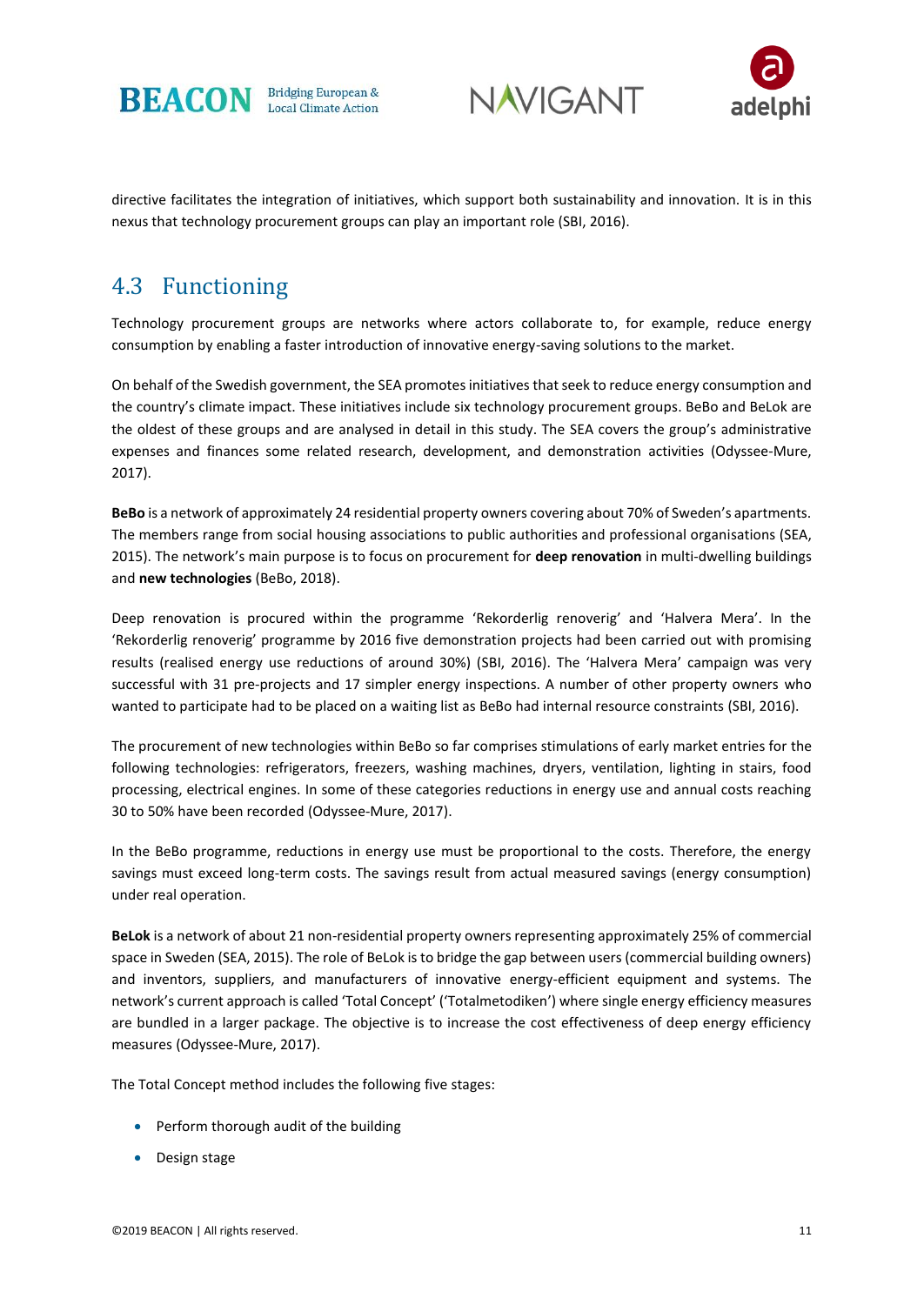





- o Identify all measures with reasonable energy saving potential
- o Analyse costs and savings of all measures (and combination of measures)
- o Form an action package
- o Decide to realise the action package
- Construction work
- Commissioning of the building
- One-year monitoring

Within the BeLok initiative about 45 non-residential buildings (offices, schools and other buildings) were audited by 2015. The buildings are now in different stages of the above mentioned realisation steps. By 2015, all five stages of Total Concept could be carried out for three office buildings with measured energy savings between 50 and 60% (BELOK, 2015).

Figure 3 shows one of these three office buildings having reached approximately 60% energy savings (Johborg, 2015).



Figure 3: BeLok — example office building Pennfäktaren in Stockholm before (left) and after (right) renovation (Johborg, 2015)

[Table 1](#page-13-0) shows that for the three office buildings that have carried out all steps of the Total Concept, the calculated savings are very close to the measured savings (deviation: < 2%). However, the calculated and real costs differs substantially (deviation: -27% to +200%) (BELOK, 2015).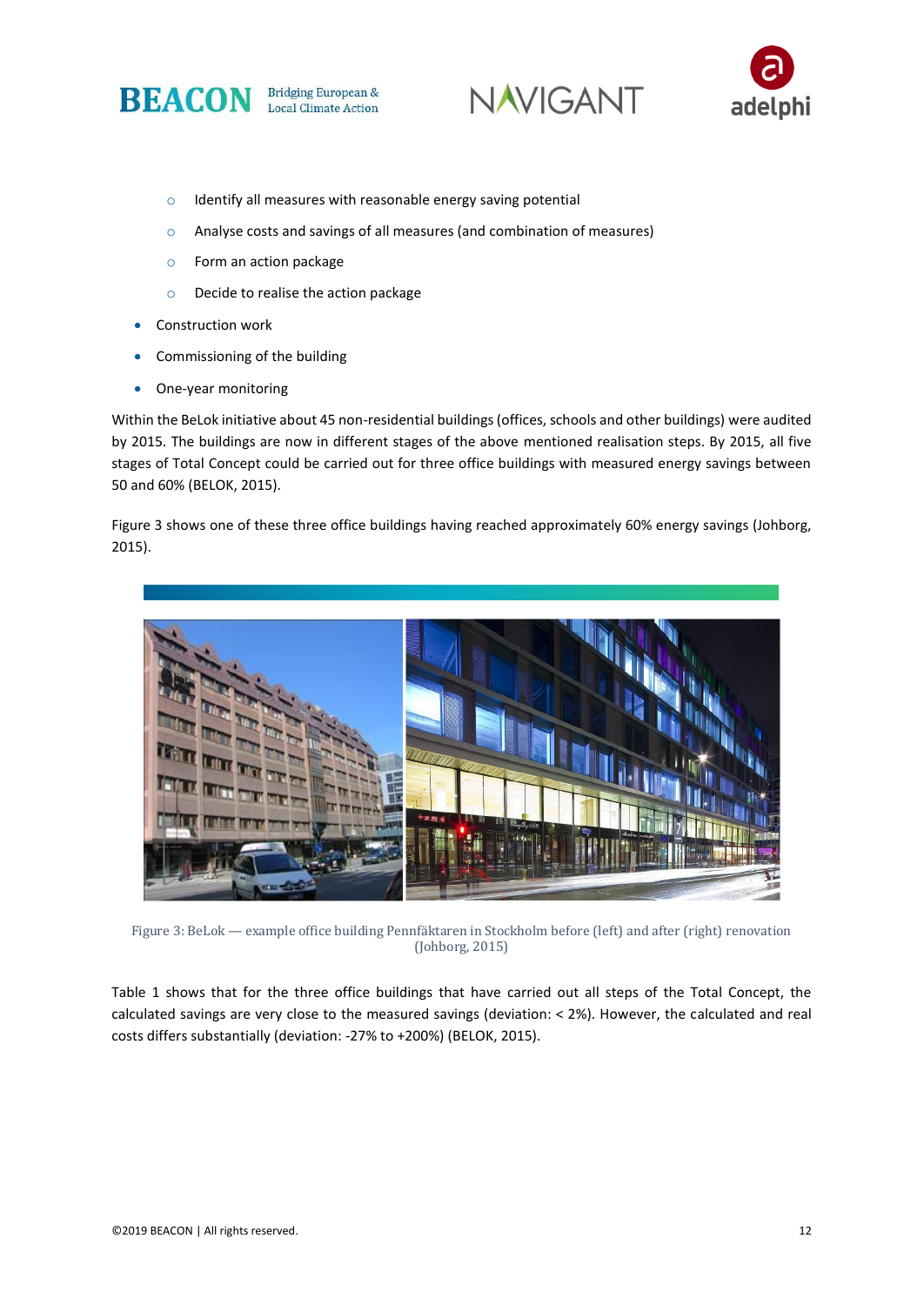





#### <span id="page-13-0"></span>Table 1: BeLok — completed Total Concept projects incl. monitoring, calculated vs. real costs and energy savings in three office buildings (BELOK, 2015)

|                 |                 |                           |                             | <b>Calculated</b>            | <b>Real outfall</b>        |                             |  |
|-----------------|-----------------|---------------------------|-----------------------------|------------------------------|----------------------------|-----------------------------|--|
| <b>Building</b> | <b>Locality</b> | <b>Floor</b> area<br>[m2] | <b>Costs</b><br>[EUR 1,000] | <b>Energy</b><br>[kWh/(m2a)] | Cost<br><b>[EUR 1,000]</b> | <b>Energy</b><br>kWh/(m2a)] |  |
| Getholmen       | Stockholm       | 8,500                     | 550                         | 81                           | 400                        | 80                          |  |
| Pennfäktaren    | Stockholm       | 12,600                    | 450                         | 120                          | 690                        | 120                         |  |
| Hägern          | Stockholm       | 19,100                    | 420                         | 88                           | 840                        | 88                          |  |

For Total Concept a comprehensive manual in English can be found in the tool kit 'Total Concept: Guideline and Tools' (CIT, 2018). The Total Concept is not only applied in Sweden but also in other Northern European countries like Denmark, Estonia, Finland and Norway.

From the perspective of a supplier, the BeLok initiative is very attractive as it offers the possibility to conduct, for example, demonstration projects with independent evaluations to document the results. From the perspective of group members (commercial landlords), the initiative is inexpensive and presents a very good possibility to promote innovative solutions (AID-EE, 2006).

#### 4.4 Interlinkages with other policy instruments

The current Swedish Public Procurement Act SFS 2016:1145 is based on the Directive 2014/24/EU. The Directive declares that construction and procurement will play an important role in the EU 2020 plan for smart, sustainable and inclusive growth (EC, 2010).

While the technology procurement groups show no direct interlinkages with other policy instruments, these networks also collaborate with other authorities in Sweden. Therefore, a lot of the projects that are generated within these platforms are also of use in other authorities that work with these questions (SEA-Akkurt, 2018).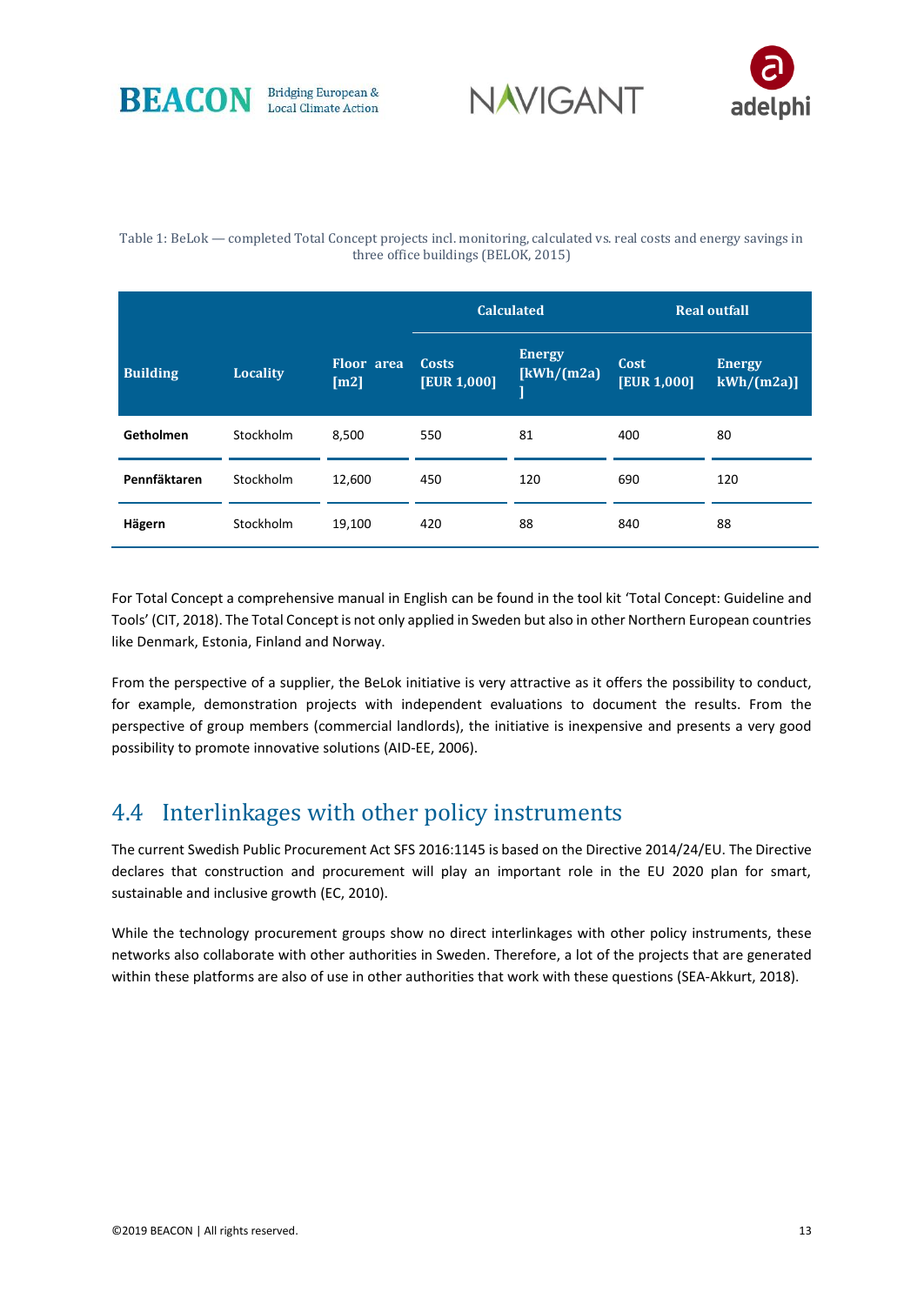**BEACON** Bridging European &





## 5 Impacts of the policy instrument

#### 5.1 Effectiveness

The main aim of the technology procurement groups is to discover the potential of new technologies and help members implement new solutions via involvement in the group and reduction of initial risks. For example, BeBo is mainly driven by the following activities (BeBo, 2018):

- Execute investigations and measurements to clarify potentials
- Demonstrate and evaluate new solutions
- Perform preliminary studies as a basis for technology procurement
- Implement technology procurement
- Market and introduce energy-efficient technology
- Identify and disseminate experiences
- Create a plank for the Energy Agency and other authorities within the group's areas of expertise
- Carry dissemination activities for spreading information and engaging in activity outside of the group's membership

Considering the drives above, the groups function effectively to meet their primary aims. The SEA estimated the quantitative impact of BeBo and BeLok to be around 0.06 TWh per year in 2013. For comparison, the total annual energy consumption in the Swedish building sector is around 160 TWh (Odyssee-Mure, 2017).

There are 19 construction and renovation projects, each including multiple buildings within BeBo (BeBo, 2018) and 45 projects within BeLok (BELOK, 2015). The impact above mainly results from the following achievements of the two groups:

- BeBo:
	- $\circ$  Realisation of five deep renovation demonstration projects with realised energy reductions of approximately 30% (SBI, 2016);
	- $\circ$  Stimulations of various early market entries<sup>9</sup> with reductions in energy use and annual costs reaching 30 to 50% (Odyssee-Mure, 2017).
- BeLok:

**.** 

- o Realisation of 45 audits of non-residential buildings. By 2015, all five stages of the Total Concept could be carried out for three office buildings (BELOK, 2015):
- o The realised measured energy savings range between 50 and 60% (BELOK, 2015).

<sup>9</sup> For refrigerators, freezers, washing machines, dryers, ventilation, lighting in stairs, food processing, and electrical engines.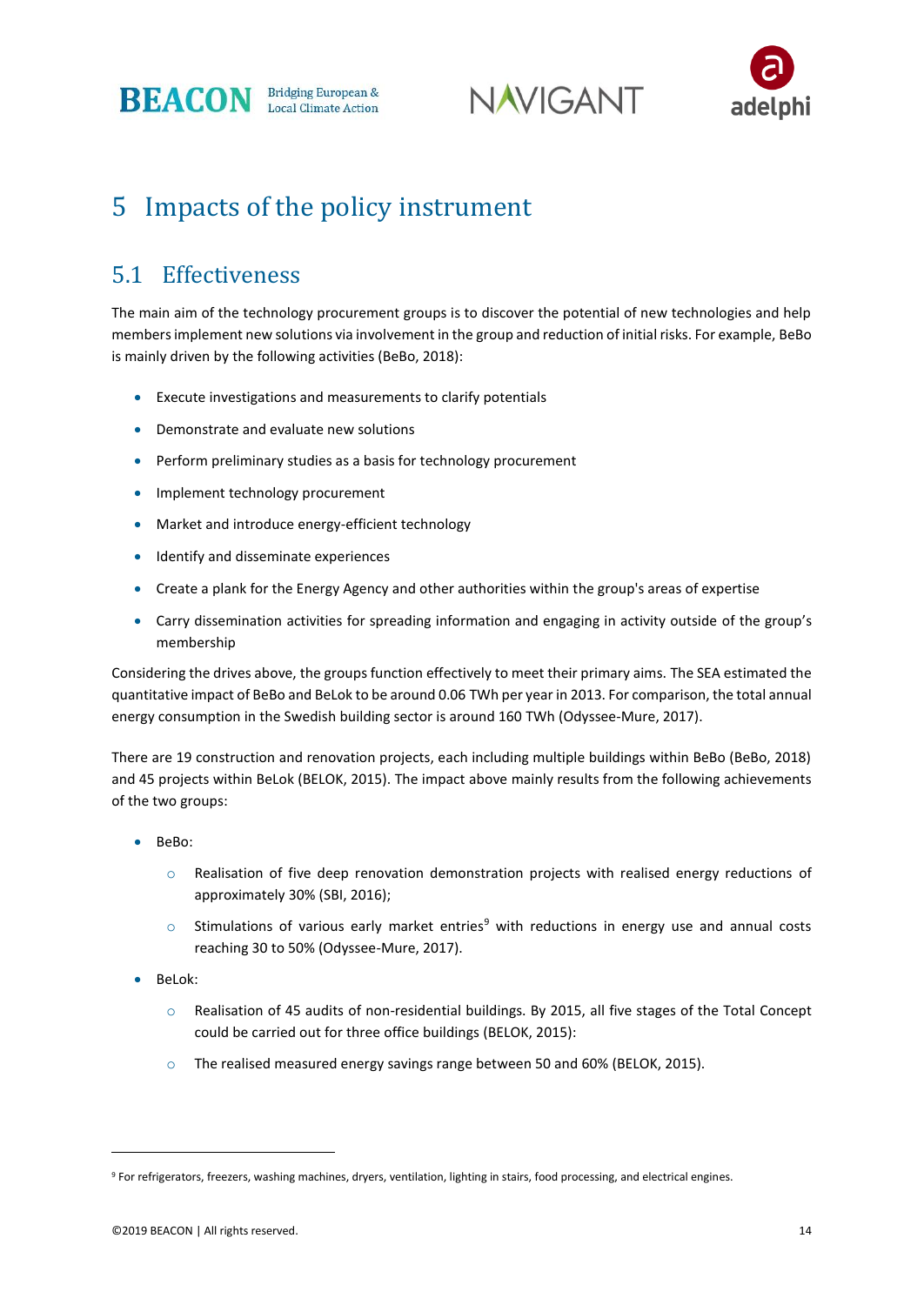





As the primary goal of the technology procurement groups is to bring energy-efficient technologies to the market, it is difficult to determine the impact in quantitative terms. It is never clear if the technology would have reached the market without the intervention and support of the groups (AID-EE, 2006).

Because of this, the evaluations of the BeBo (SBI, 2016) and BeLok (AID-EE, 2006) programmes did not attempt to quantify the impact of the groups. Nevertheless, both evaluations confirm the current and future positive impact of the technology procurement groups for the following reasons:

- The groups are formed by dedicated and competent representatives of companies.
- Based on practical experiences, members can exchange ideas and formulate projects.
- As a group the members can exert greater influence on suppliers and developers.
- The risks of demonstration projects can be shared with the SEA and the other members.
- The impact is generated when builders, consultants or contractors are willing to adopt new technologies that they consider to be proven technologies as a result of the demonstration projects.
- The economic risk for the members is very low as being part of the groups is inexpensive and does not require a large investment of time for the members (AID-EE, 2006).

Looking beyond the two procurement programmes analysed in-depth in this study, Nilsson (2015) examines several further examples from the Swedish Technology Procurement Programme that was launched in the late 1980's. The analysis demonstrates that the concept of technology procurement groups is applicable and successful in various areas such as transport and industry, residential and commercial buildings.

Also, various at that time new technologies have achieved an early market entry, such as heat pumps, windows and traffic lights. The comparative energetic performance of these three technologies resulting from technology procurement group activities was typically very high, whether measured towards best available, average product in market or (average) of existing stock $10$  (Nilsson, 2015).

#### 5.2 Cost efficiency

The SEA funds the technology procurement groups BeBo and BeLok by covering administrative expenses and financing demonstration projects and some related research (Odyssee-Mure, 2017).

According to the SEA, the funding framework for technology procurement groups is defined by the following characteristics (Johborg, 2015):

- A maximum of 50% subsidy to the procurement;
- Maximum EUR 100,000 funding per buyer;
- Direct subsidies never given to the product developer, instead support to buyers.

<sup>10</sup> E.g., heat pumps: improved performance by 30% compared to existing stock; windows: improved performance by 44% compared to average in market; traffic lights: improved performance by 87% compared to best available.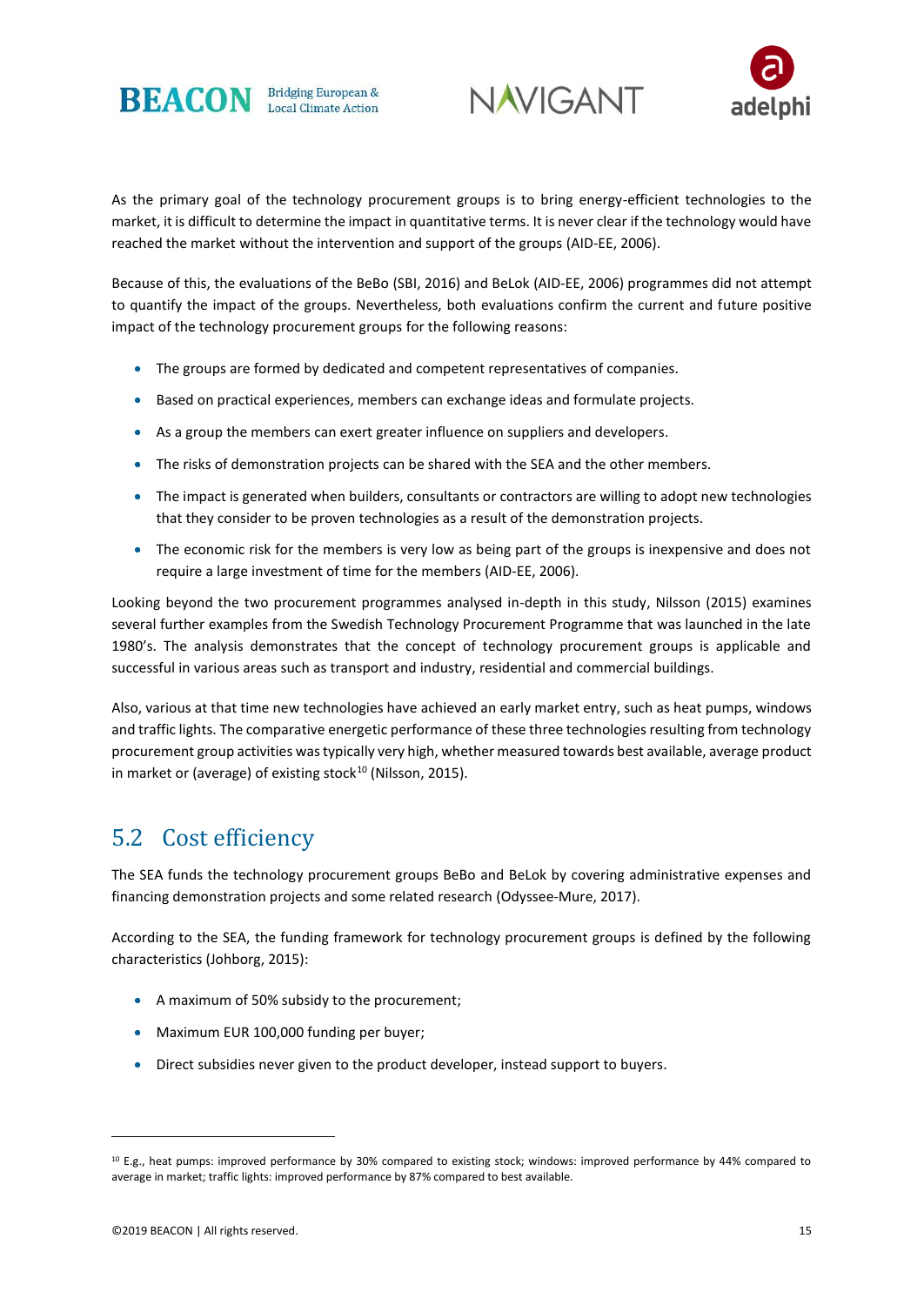





In total, the public funding of BeBo amounted to EUR 0.9 million (SEK 9 million) in 2009 and EUR 3.1 million (SEK 32 million) for the four-year period 2012–2015 (SBI, 2016).

For BeLok no such funding amounts could be ascertained, only the costs of the comprehensive audit is estimated to EUR 3 per m² (BELOK, 2015).

An estimate of EUR 1.8 million in annual funding received by BeBo and BeLok contributes to an estimated savings potential of 0.06 TWh per year ((SBI, 2016), (Odyssee-Mure, 2017)).

Despite these estimates, it is difficult to quantify the impact of technology procurement groups since the primary goal is to bring energy-efficient technologies to the market. Sales data for new technologies can be monitored and resulting savings in comparison to conventional technologies can be estimated. Since it is never clear if the technology would have reached the market without the technology procurement groups, it is difficult to determine how much of the sales and therefore of the energy savings should be attributed to them (AID-EE, 2006).

#### 5.3 Co-benefits and side-effects

As outlined in chapters **Error! Reference source not found.** and **Error! Reference source not found.**, numerous direct energy saving benefits can arise from technology procurement group activities. In the context of technology procurement groups like BeBo and BeLok for buildings the outcomes of demonstration projects are powerful tools that the group members and suppliers can refer to when promoting innovative solutions. As a co-benefit the members (e.g. the commercial landlords within the BeLok initiative) might come to the conclusion that the results of the demonstration projects are convincing enough to transfer them to their building stock (AID-EE, 2006). Furthermore, demonstration projects can raise awareness of energy efficiency amongst the public. This may lead to many imitators of the energy-efficient concepts promoted through the programme.

#### 5.4 Success factors and challenges

There are many success factors in running technology procurement programmes to achieve an impact by fostering innovation.

The success of the Swedish technology procurement groups can be attributed to four pillars (IEA, 2000): organisation, process, time and funding. I[n Table 2](#page-17-0) the main success factors are assigned to these pillars.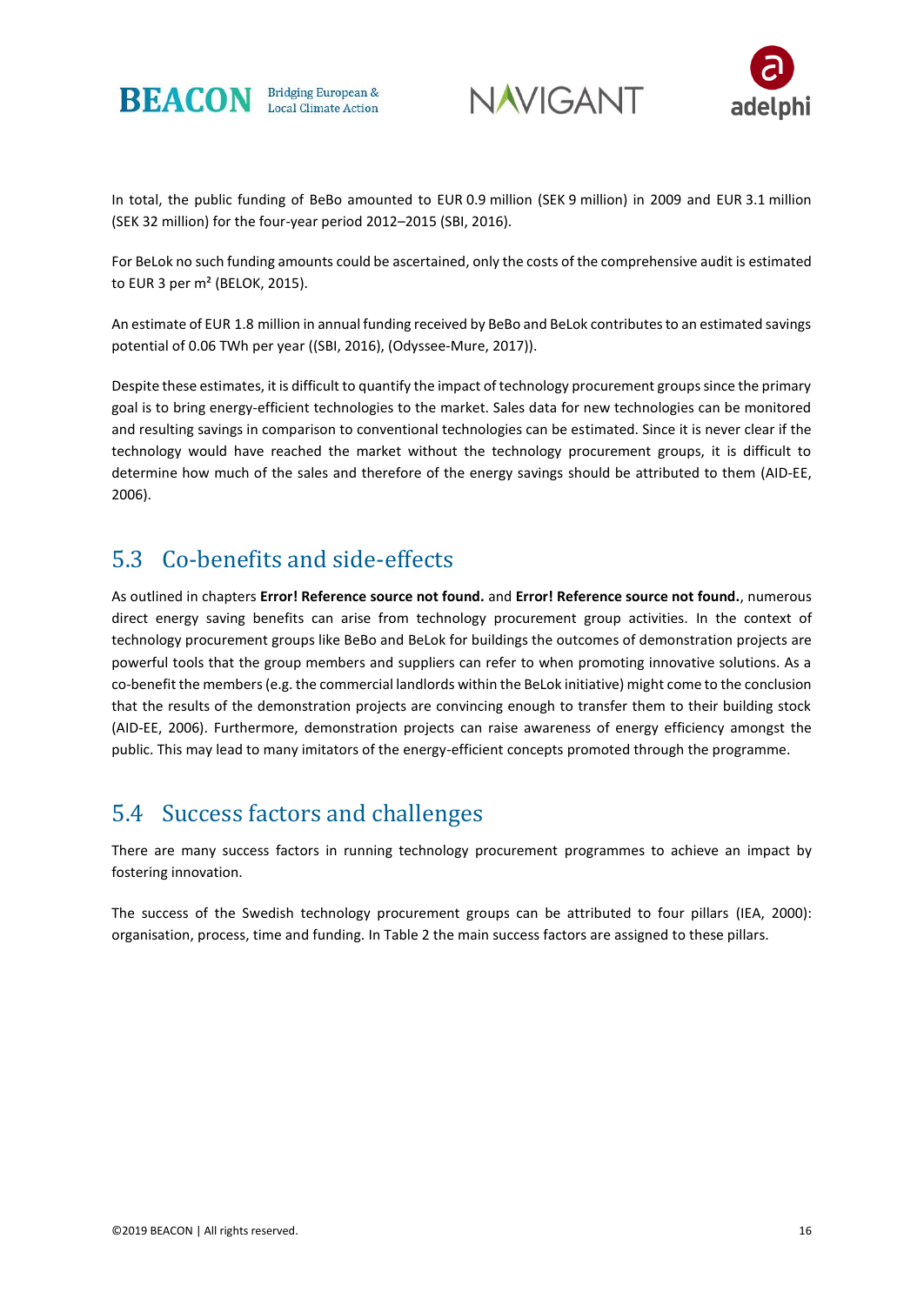





#### <span id="page-17-0"></span>Table 2: Success factors of technology procurement groups ((IEA, 2000), (Stigh, 2007), (AID-EE, 2006), (Nilsson, 2015))

| Pillar         | <b>Success factors</b>                                                                                                                                                                                                                                                                                                                                                                                                                                                        |  |  |  |  |  |
|----------------|-------------------------------------------------------------------------------------------------------------------------------------------------------------------------------------------------------------------------------------------------------------------------------------------------------------------------------------------------------------------------------------------------------------------------------------------------------------------------------|--|--|--|--|--|
| Organisation   | - Initiation by public authority gives credibility to the technology procurement (high-level support)<br>- Initiative may be policy-driven but organisation needs to be user-driven (continuity)<br>- Selection and recruitment of interested and committed buyers/group members<br>- Selection and recruitment of competent, dedicated and experienced project leader<br>- Involvement of all stakeholders<br>- Choice of technology, level and requirement (goal agreement) |  |  |  |  |  |
| <b>Process</b> | - Stepwise approach (e.g. 1. audits, 2. demonstration projects, 3. market dissemination)<br>- Carry out demonstration projects that members/supplier can refer to<br>- Pool the experience and expertise of the group members<br>- Short-term feedback on project ideas<br>- Independent evaluation to identify weaknesses<br>- More actions than talks                                                                                                                       |  |  |  |  |  |
| Time           | - Members allocate sufficient time to the technology procurement group<br>- Realistic time frames e.g. for performing demonstration projects<br>- Accelerate the processes where possible                                                                                                                                                                                                                                                                                     |  |  |  |  |  |
| <b>Funding</b> | - Funding of demonstration projects that members/suppliers can refer to<br>- Sufficient funding amount<br>- Flexible funding (money where it is most needed)<br>- Availability of funding (fiscal years)<br>- Ensure that not some beneficiaries (equipment suppliers, universities, institutes, consultants) are<br>favoured over others                                                                                                                                     |  |  |  |  |  |

Therefore, on the one hand challenges arise when, for example, the technology procurement group is not userdriven; the members are not committed enough; or the funding is insufficient. On the other hand, when the technology procurement group does not receive enough attention and confidence from the prospective participants the visibility and resulting impact may be lacking.

Technology procurement groups are a low risk policy instrument since they involve relatively few individuals and little financing. From a financial perspective, the consequences of failure would be very limited (AID-EE, 2006).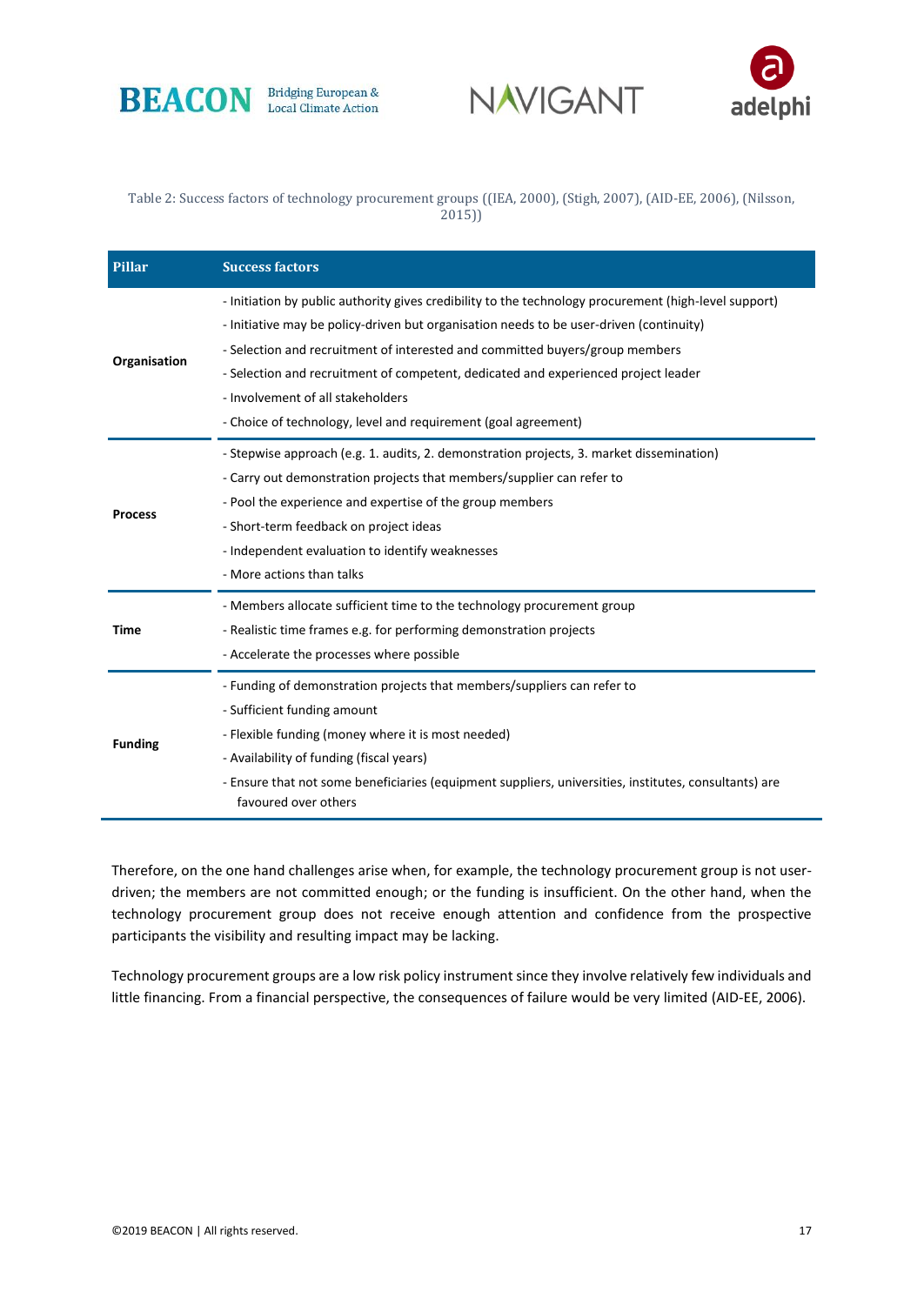**BEACON Bridging European &** Local Climate Action **NAVIGANT** 



## 6 Transferability

#### 6.1 General comparability of the context

Both Sweden and Germany are highly-developed industrialised economies, with similarly ambitious GHG emission reduction objectives. Importantly, they are also similar in their economic structure and both feature export-oriented industrial sectors (see [Table 3\)](#page-18-0).

<span id="page-18-0"></span>Table 3: Key climate policy and energy indicators to assess comparability of the Swedish and German contexts ((Sweden.se, 2018), (World Bank, 2018), (Climate Transparency, 2017), (UNFCCC, 2017), (Bundesministerium für Wirtschaft und Energie [BMWi], 2017), (Statista, 2018a), (Statista, 2018b), (Central Intelligence Agency, 2018a), (Central Intelligence Agency, 2018b))

|                                                                | Germany                                      | <b>Sweden</b>          | Comparability |  |  |  |  |  |  |
|----------------------------------------------------------------|----------------------------------------------|------------------------|---------------|--|--|--|--|--|--|
| <b>General information</b>                                     |                                              |                        |               |  |  |  |  |  |  |
| GDP per capita (in USD,<br>2017)                               | 44,549.69                                    | 53,248.14              | Comparable    |  |  |  |  |  |  |
| Exports (in billion USD,                                       | 1,322                                        | 151.4                  | Comparable    |  |  |  |  |  |  |
| 2016)                                                          | (32.5% of GDP)                               | (33.9% of GDP)         |               |  |  |  |  |  |  |
| <b>Climate policy ambition</b>                                 |                                              |                        |               |  |  |  |  |  |  |
| 2020 GHG emission<br>reduction goal (compared<br>to 1990 in %) | As close as possible to -40                  | $-40$                  | Comparable    |  |  |  |  |  |  |
| 2050 GHG emissions<br>reduction goal (compared<br>to 1990)     | GHG neutrality by 2050<br>(80-95% reduction) | GHG neutrality by 2045 | Comparable    |  |  |  |  |  |  |

Therefore, Sweden and Germany are highly comparable as highly-developed, industrialised countries.

#### 6.2 Properties of the instrument

The SEA states that "the idea of technology procurement groups is not specifically tied to particularities of the Swedish system and therefore the concept should be transferrable to other countries" (Odyssee-Mure, 2017).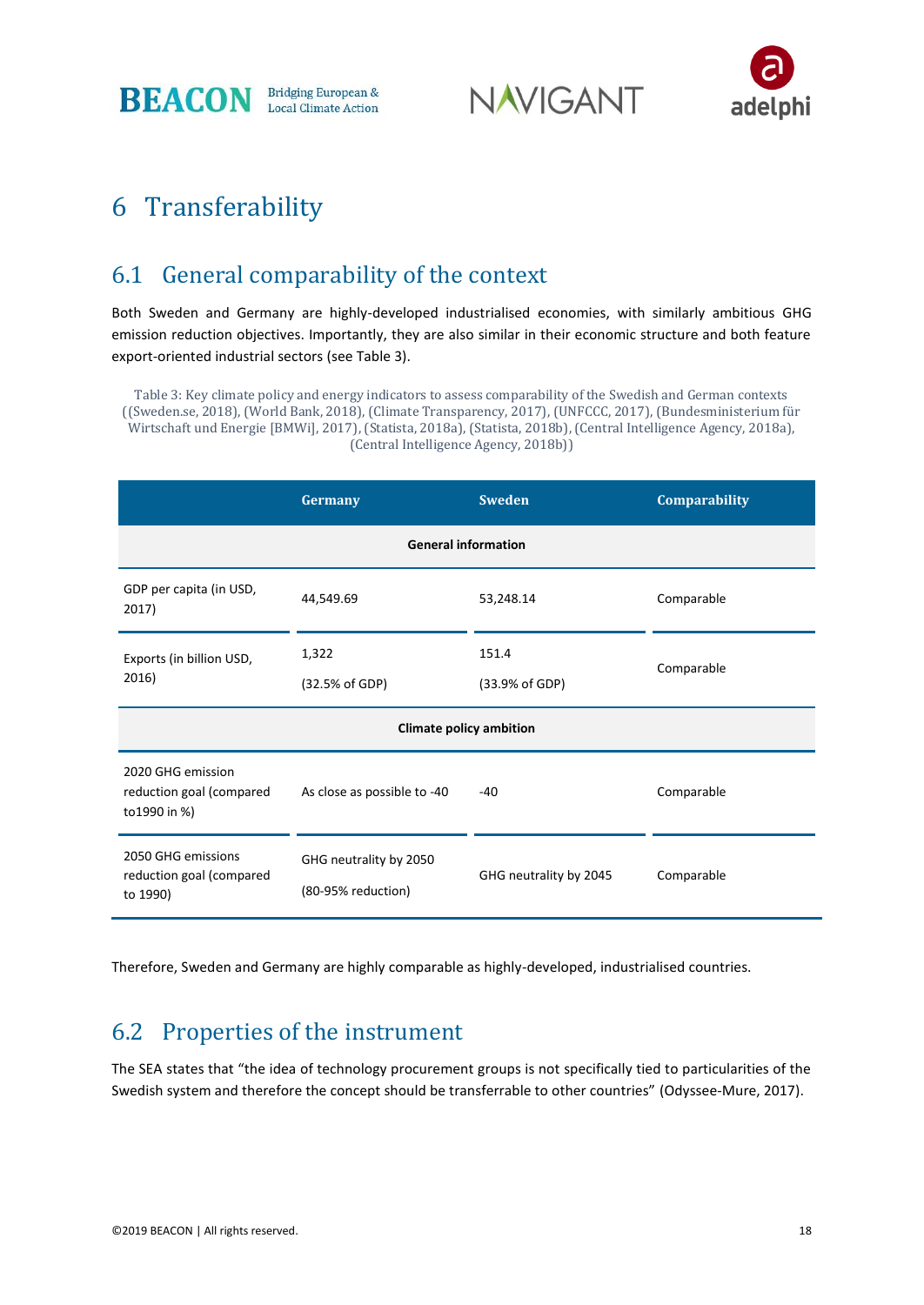





Indeed, the evaluation of the BeBo group identified the following relevant technology procurement groups around the globe (SBI, 2016):

- The international researchers' network of CIB W118 (clients and users in construction)
- The European SCI Network
- The Danish PLUS network
- The Danish AlmenNet
- The Dutch 'Het Opdractsgeversforum in de bouw'
- The Australian research centre CRC Construction Innovation

Also, numerous other international examples exist with cooperating technology procurement groups (Nilsson, 2015). The following [Table 4](#page-19-0) shows pilot projects with international project managers, their energy reduction goals, and lessons learned. Although from 2000, the information in the table depicts the important lessons learned and similar principles that have been applied in the procurement programmes of a range of countries.

#### Table 4: Overview of IEA Annex III Pilot Projects on international technology procurement (IEA, 2000)

<span id="page-19-0"></span>

| <b>Pilot projects</b>                                                                  | <b>Project</b><br>manager                                    | <b>Energy reduction</b><br>goal                            | <b>Results</b>                                                                                                                | <b>Main lessons</b>                                                                                                        |
|----------------------------------------------------------------------------------------|--------------------------------------------------------------|------------------------------------------------------------|-------------------------------------------------------------------------------------------------------------------------------|----------------------------------------------------------------------------------------------------------------------------|
| Wet appliances:<br><b>IEA DSM Drier</b><br>The Netherlands<br>Promotion<br>Competition |                                                              | 50%                                                        | Entry fulfilling all<br>criteria                                                                                              | Market plans should be a<br>condition for submitting an<br>award                                                           |
| Lighting:<br>Replacement<br>Incandescent Lamp-<br>Future Bulb-<br>Competition          | 30%<br>United Kingdom                                        |                                                            | One entry, not<br>fulfilling all criteria.<br>Subsequent one-off<br>prototype produced,<br>which apparently<br>meets criteria | Competing with other<br>important development<br>projects among<br>manufacturers, as CFLs                                  |
| Copiers:<br>Copier of the Future<br>Competition                                        | <b>United States</b>                                         | By 70-75% down to<br>25%                                   | Entry and prototype<br>fulfilling all criteria                                                                                | Receipt of the award was the<br>real challenge which was the<br>driving force                                              |
| <b>Industrial Motors:</b><br><b>IEA Hi-Motors</b><br>Competition                       | Finland                                                      | 20-40% reduction of<br>losses                              | Two prototypes<br>fulfilling all criteria                                                                                     | The award was the real<br>challenge. Most motos<br>bought by systems suppliers,<br>low initial purchase price<br>important |
| <b>LED Traffic Signals</b>                                                             | Sweden in<br>collaboration<br>with the<br><b>Netherlands</b> | Cost reduction of:<br>energy 35-90%;<br>maintenance 50-70% | In starting phase                                                                                                             | Different interest in different<br>countries concerning<br>individual lamps or whole<br>signal heads                       |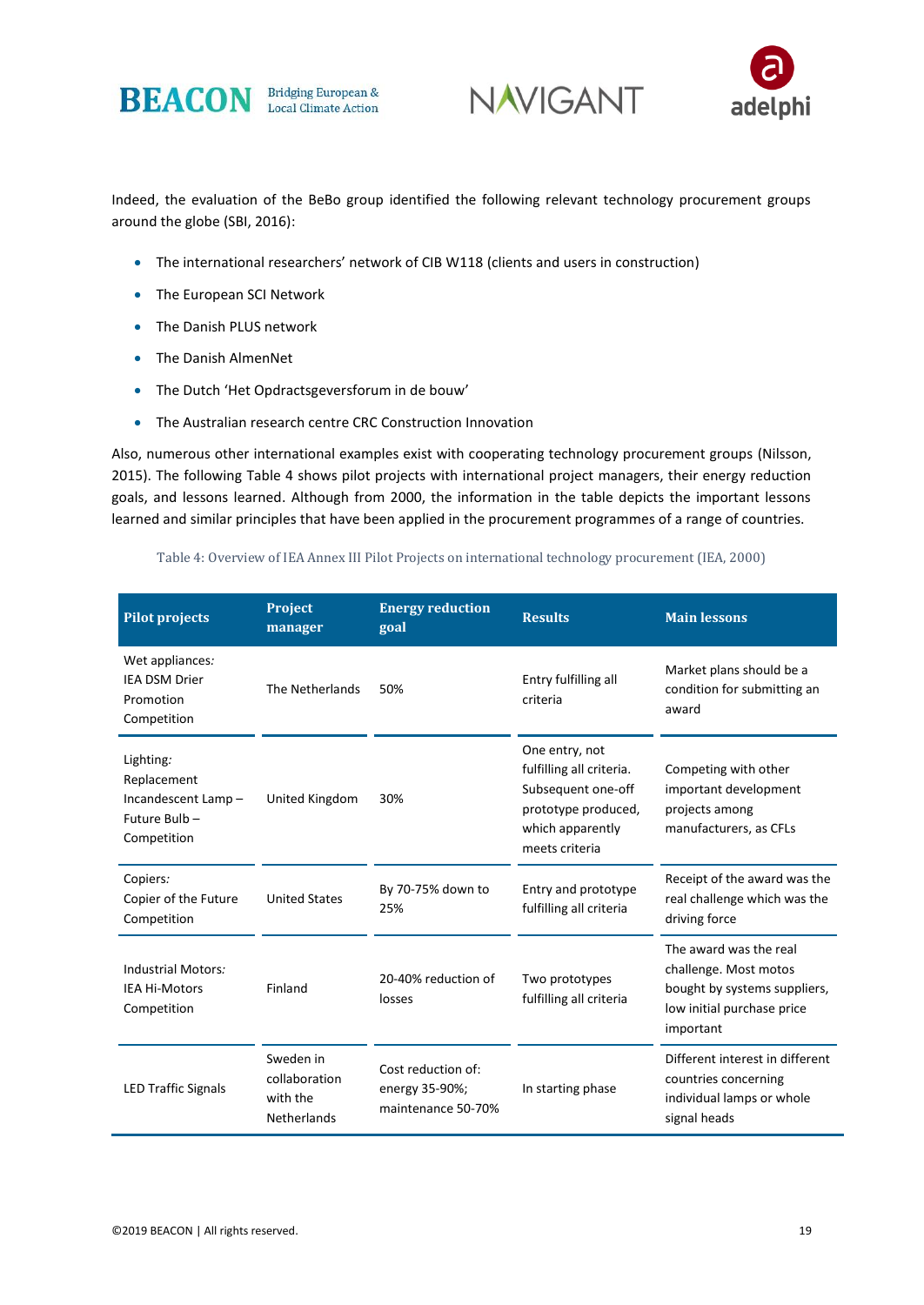





The Swedish Technology Procurement Programme also showed that technology procurement groups are applicable to a multitude of sectors, technologies, systems and purposes (Nilsson, 2015).

Therefore, the transferability of such programmes to other countries has been proven and the concept of technology procurement groups can generally be transferred to Germany.

After consultation with renowned German country experts<sup>11</sup> however, we find that no directly comparable, policy-driven technology procurement groups exists in the German buildings sector.

Nevertheless, initiatives exist in Germany that resemble the concept of technology procurement groups. One example is the project 'Mittelstand für Energieeffizienz' (NKI, 2018) funded by the national climate initiative ('Nationale Klimaschutzinitiative', NKI) between 2012–2015. The aim of the project was to motivate the members of the network 'DER MITTELSTANDSVERBUND – ZGV e.V.' to make use of subsidised energy consultations to identify energy efficiency potentials. The network is an umbrella of 230,000 small and medium sized retail and craft enterprises (e.g., franchise enterprises of Edeka, Rewe or Intersport). The project was able to save more than 7,500 tCO<sub>2</sub>.

Initiatives such as the 'Einsparzähler'<sup>12</sup> (Bundesamt für Wirtschaft und Ausfuhrkontrolle [BAFA], 2018), 'STEP up<sup>'13</sup> (BMWi, 2018) and 'Energiesprong Deutschland'<sup>14</sup> (DENA, 2018) resemble technology procurement groups. However, within these programmes, the initiative originates from the policy realm and not from the demand side as is the case in Sweden's BeBo or BeLok.

The above mentioned examples demonstrate the general applicability of Swedish technology procurement groups in Germany. Following the example of BeBo and BeLok, policy-initiated but user-driven groups may be formed in Germany for residential and non-residential buildings.

#### 6.3 Potential impacts

As addressed in chapter **Error! Reference source not found.**, there are numerous benefits of technology procurement groups. Additionally, the groups support the establishment of networks and professional communication lines where based on practical experiences; members can exchange ideas; discuss new technologies; and formulate projects that they can test and apply. Yet even in Sweden, where technology procurement groups have existed for a long time, the SEA had difficulties in quantifying the impact of the groups (Odyssee-Mure, 2017). The evaluations of the BeBo (SBI, 2016) and BeLok groups (AID-EE, 2006) did not attempt to quantify their respective impacts.

<sup>11</sup> Martin Pehnt (ifeu), Barbara Schlomann (Fraunhofer ISI), Andreas Hermelink and Markus Offermann (Navigant).

 $12$  Project aim: Fund innovative pilot projects for end-users by companies and company networks that save energy by monitoring energy consumption data.

<sup>&</sup>lt;sup>13</sup> Project aím: Fund innovative energy efficiency projects through the organisation of a competition.

<sup>14</sup> Project aim: Mediate between landlords of multi-family buildings and the contruction industry to reduce market barriers for serial innovative renovation solutions.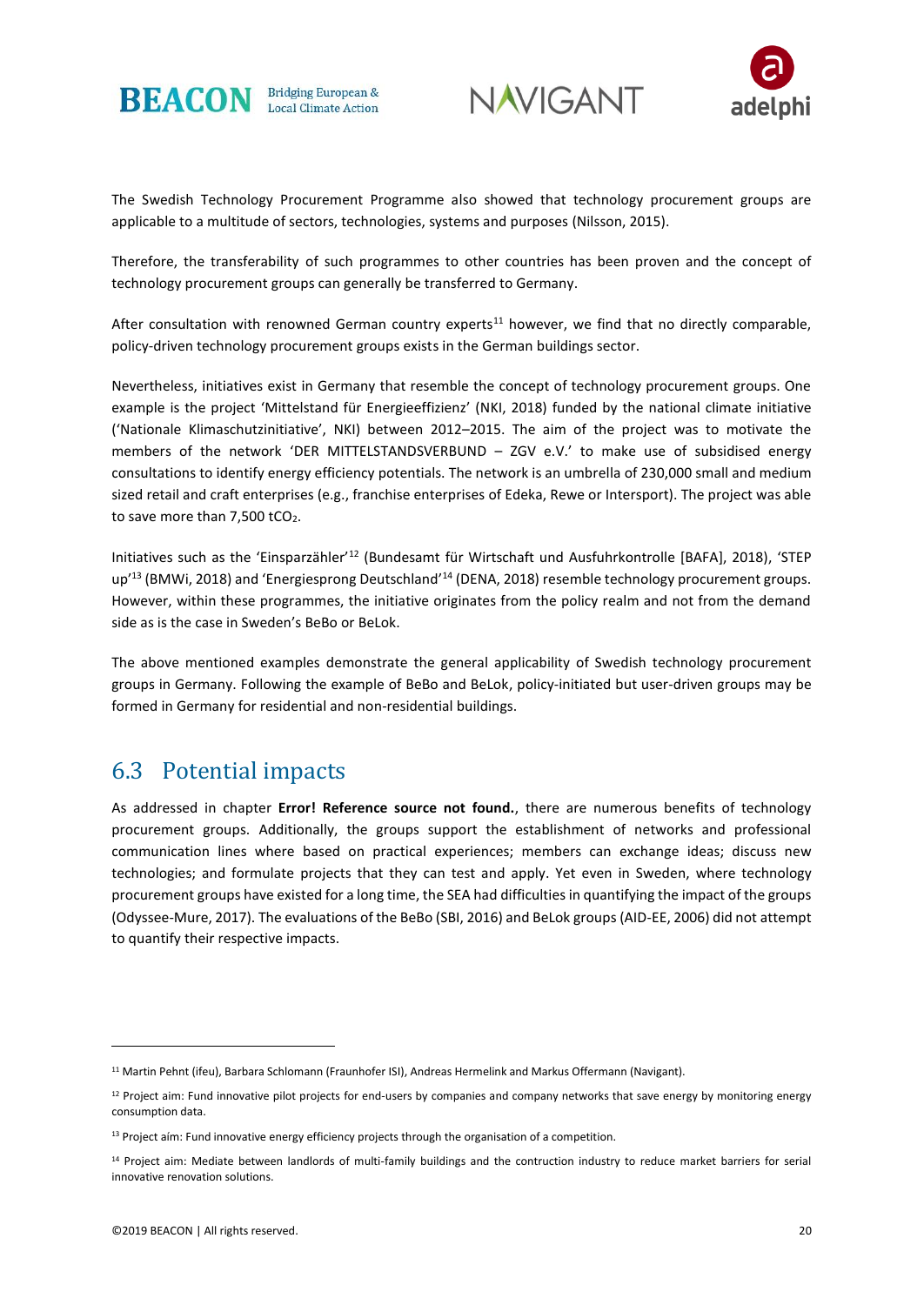





While estimating the quantitative impacts of an introduction of technology procurement groups for Germany proves to be very difficult, it is clear that Germany could benefit from developing new products, systems or processes that meet buyers' requirements better than the products already on the market.

#### 6.4 Conclusion

This study explores the Swedish technology procurement groups ('Innovation Cluster') and the transferability thereof to Germany. The experiences of Sweden offer valuable insight into how the value of technology procurement groups can be maximised and ultimately contribute to the achievement of energy efficiency targets and emission reductions in the buildings sector. After consulting German and Swedish country experts, we find that the Swedish technology procurement groups can serve as a role model for Germany.

The SEA has for many years financed order groups and networks to create a platform for close collaboration between industry/market actors and the state in order to reduce energy use in buildings. The purpose of the ordering groups/networks is to create a meeting place and a platform where state, business and academia together can develop energy-efficient methods, create good examples, make demonstrations and correct market failures. By gathering everyone in the field in these order groups/networks, new methods and models for energy efficiency are developed.

The primary Swedish technology procurement groups are BeBo for residential and BeLok for non-residential buildings. Through their work, member organisations can increase the likelihood that future efficiency improvements reach the market earlier. This is done, for example, by implementing demonstration projects with independent evaluations that prove the real energy savings of innovative solutions to suppliers. For stakeholders like housing associations or commercial landlords the groups are attractive to join since they are inexpensive and present opportunities to promote innovative solutions.

From the perspective of policy making, technology procurement groups are an important instrument for ensuring a faster introduction of innovative energy-saving solutions to the market, and consequently the achievement of future efficiency improvements. Such programmes can be considered low risk policy tools since they involve few human or capital resources.

In Germany, there have been and currently are several initiatives that foster the introduction of innovative energy-saving solutions to the market (e.g. 'Mittelstand für Energieeffizienz', completed in 2015, or 'Einsparzähler,' currently active). Although not perfectly comparable, their existence allude to the general transferability of the Swedish technology procurement groups to Germany.

Although the German initiatives are also valuable for reducing emissions in the buildings sector, they are not user-driven but rather policy driven. The main advantage of user-driven technology procurement groups such as those in Sweden is the motivation and commitment to the overall objective, also at the political level. This powerful group of clients (demand side) is able to change the behaviour of the industry (supply side) by changing the demand patterns.

In order to reach impact by fostering innovation through the technology procurement groups, there are many success factors, the most important of which include driving force, knowledge, communication and resources. Also, overall leadership from the government, with clear goals, policies and funding is critical for success.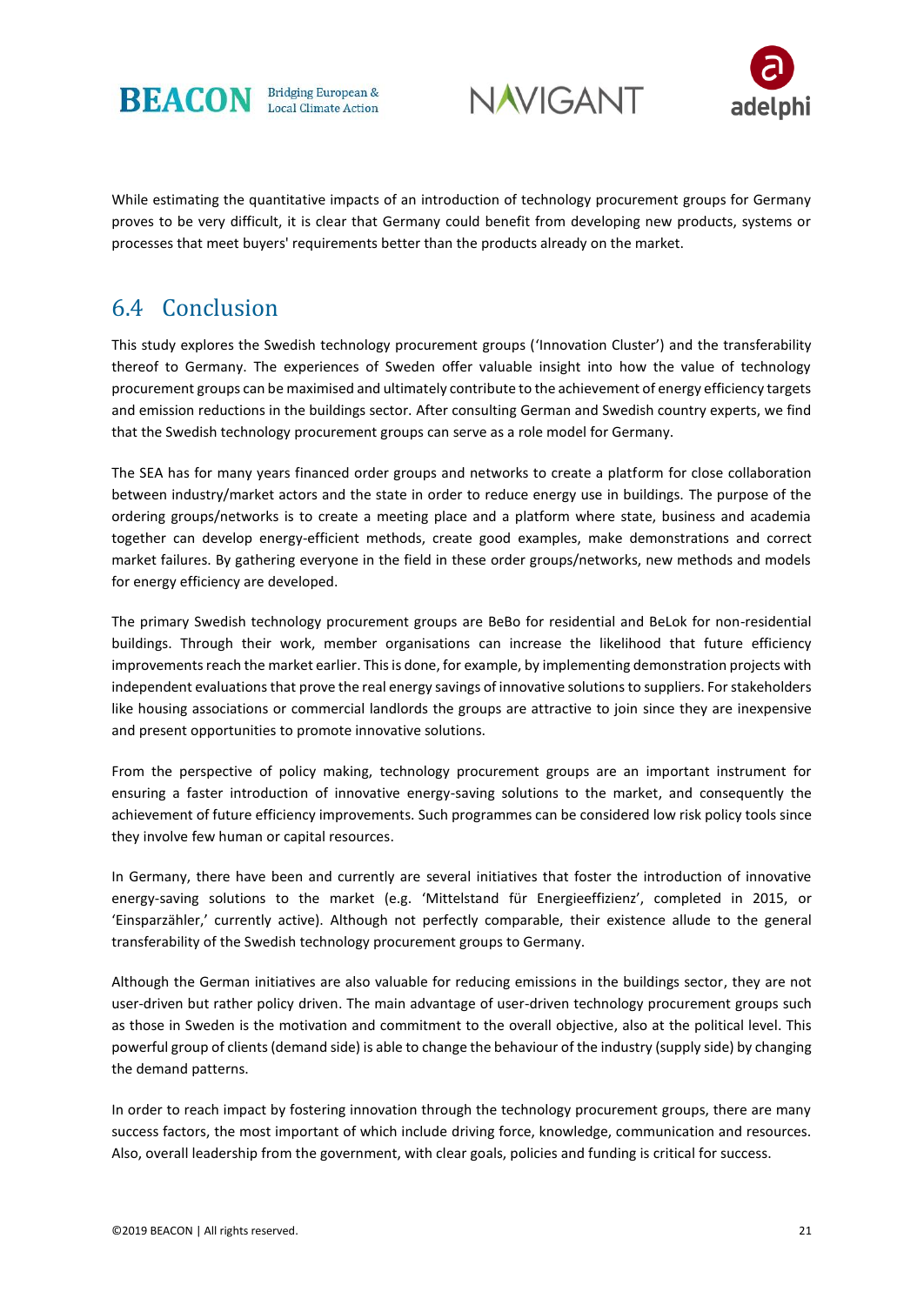





It is likely that technology procurement groups can add to the existing policy instruments by incentivising the various motivated stakeholders to pool their expertise, network and purchasing power to alter the trajectory of the market to more innovative solutions in the buildings sector.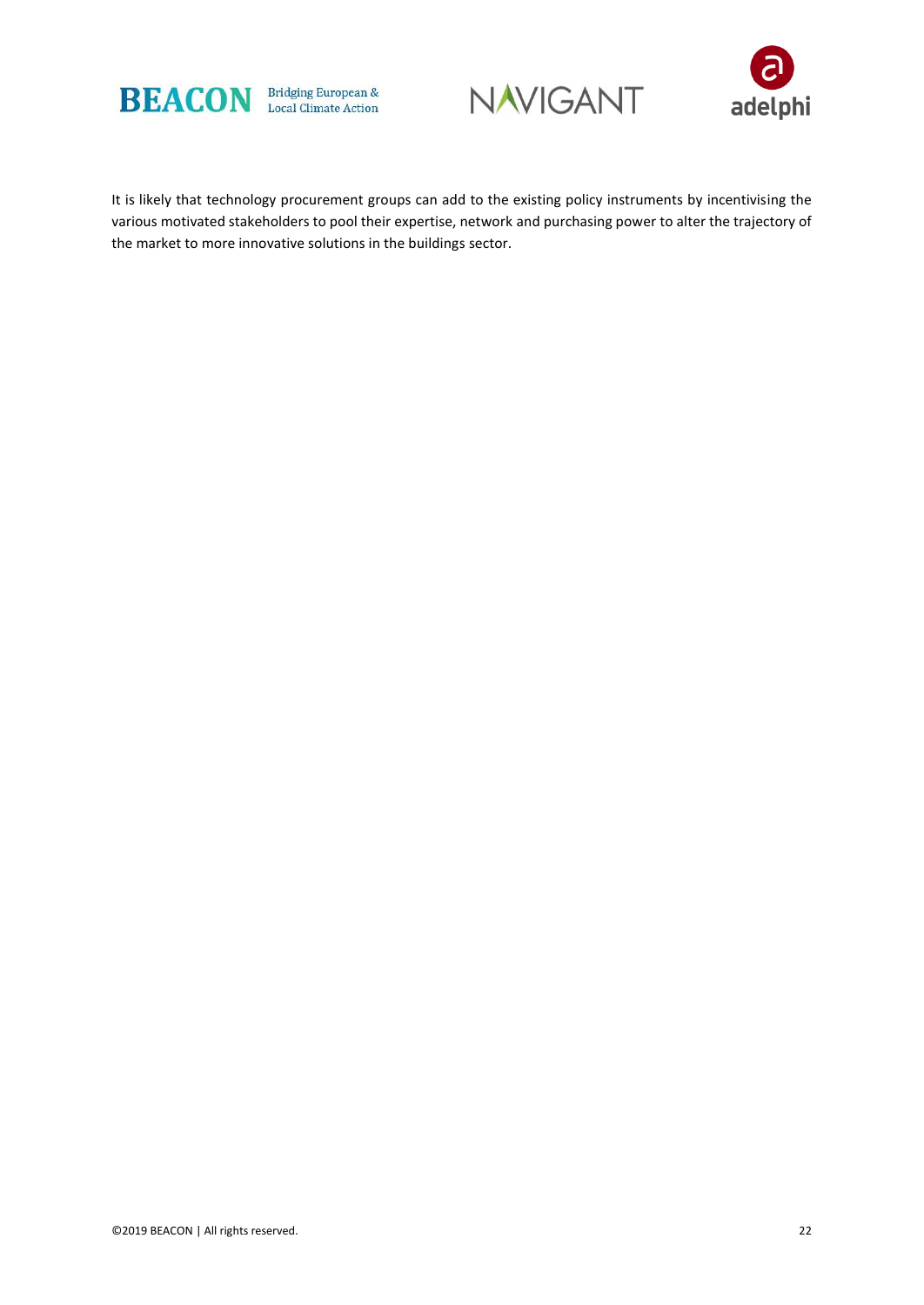

**NAVIGANT** 



### 7 References

AID-EE. (2006). *Evaluation of BELOK (Procurement group for commercial buildings) (Sweden).*

BeBo. (2018). Retrieved from http://www.bebostad.se/in-english-dold-sida/

BELOK. (2015). *BELOK Total Projects: A summary.*

Bundesamt für Wirtschaft und Ausfuhrkontrolle (BAFA). (2018). Einsparzähler: (Pilotprogramm).

Bundesministerium für Wirtschaft und Energie (BMWi). (2017). *Energieeffizienz in Zahlen: Berlin.*

Bundesministerium für Wirtschaft und Energie (BMWi). (2018). Förderung von Stromeinsparungen im Rahmen wettbewerblicher Ausschreibungen:: STromEffizienzPotentiale nutzen ("STEP up!").

Central Intelligence Agency. (2018a). The World Factbook: Germany.

Central Intelligence Agency. (2018b). The World Factbook: Sweden.

CIT. (2018). Guidelines and Tools: Total Concept profitability calculation tool.

Climate Transparency. (2017). *Brown to Green: The G20 transition to a low-carbon economy.*

DENA. (2018). Serielles Sanieren von Mehrfamilienhäusern.

EC. (2015). *Commission Staff Working Document: Country Factsheet Sweden.*

- EU DIRECTIVE 2014/24/EU. (2014). *Directive 2014/24/EU of the European Parliament and of the Council of 26 February 2014 on public procurement and repealing Directive 2004/18/EC.*
- European Commission (EC). (2010). *Communication from the Commission.: Europe 2020. A strategy for smart, sustainable and inclusive growth*. Brussels.

European Commission (EC). (2016). *EU Public Procurement reform Less bureaucracy, higher efficiency.*

Government Offices of Sweden. (2017). Den största klimatsatsningen någonsin.

IEA. (2000). *FINAL MANAGEMENT REPORT: Annex III Co-operative Procurement of Innovative Technologies for Demand-Side Management.*

IEA. (2017). Sweden - Energy System Overview.

Johborg, C.-M. (2015). *Technology Procurement - a winning method in driving innovation.* 

- Nilsson, L. (2015). *How to make the best technology even better, BAT becomes BAT+: Experiences with Procurement as an Instrument for Technical Changes on the Market.*
- NKI. (2018). Mittelstand für Energieeffizienz: Innovatives Informations- und Beratungskonzept zur CO2- Reduzierung für die im MITTELSTANDSVERBUND organisierten 230.000 deutschen Handels- und Handwerksbetriebe zur Zielerreichung der Nationalen Klimaschutzinitiative.

Odyssee-Mure. (2017). *Technology procurement groups.*

OECD. (2016). Emission data.

SBI. (2016). *Evaluating BEBO - The Swedish procurement group for housing: A follow-up analysis*. Copenhagen.

- SCB. (2017). Electricity supply and use 2001-2016 (GWh).
- SEA. (2018). Facts and Figures 2018.

SEA-Akkurt. (2018). Interview with Sara Akkurt, Swedish Energy Agency (SEA).

- Statista. (2018a). Germany gross domestic product (GDP) per capita in current prices from 2012 to 2022 (in U.S. dollars).
- Statista. (2018b). Sweden gross domestic product (GDP) per capita in current prices from 2012 to 2022 (in U.S. dollars).

Stigh, L. (2007). *Technology Procurement in Sweden.*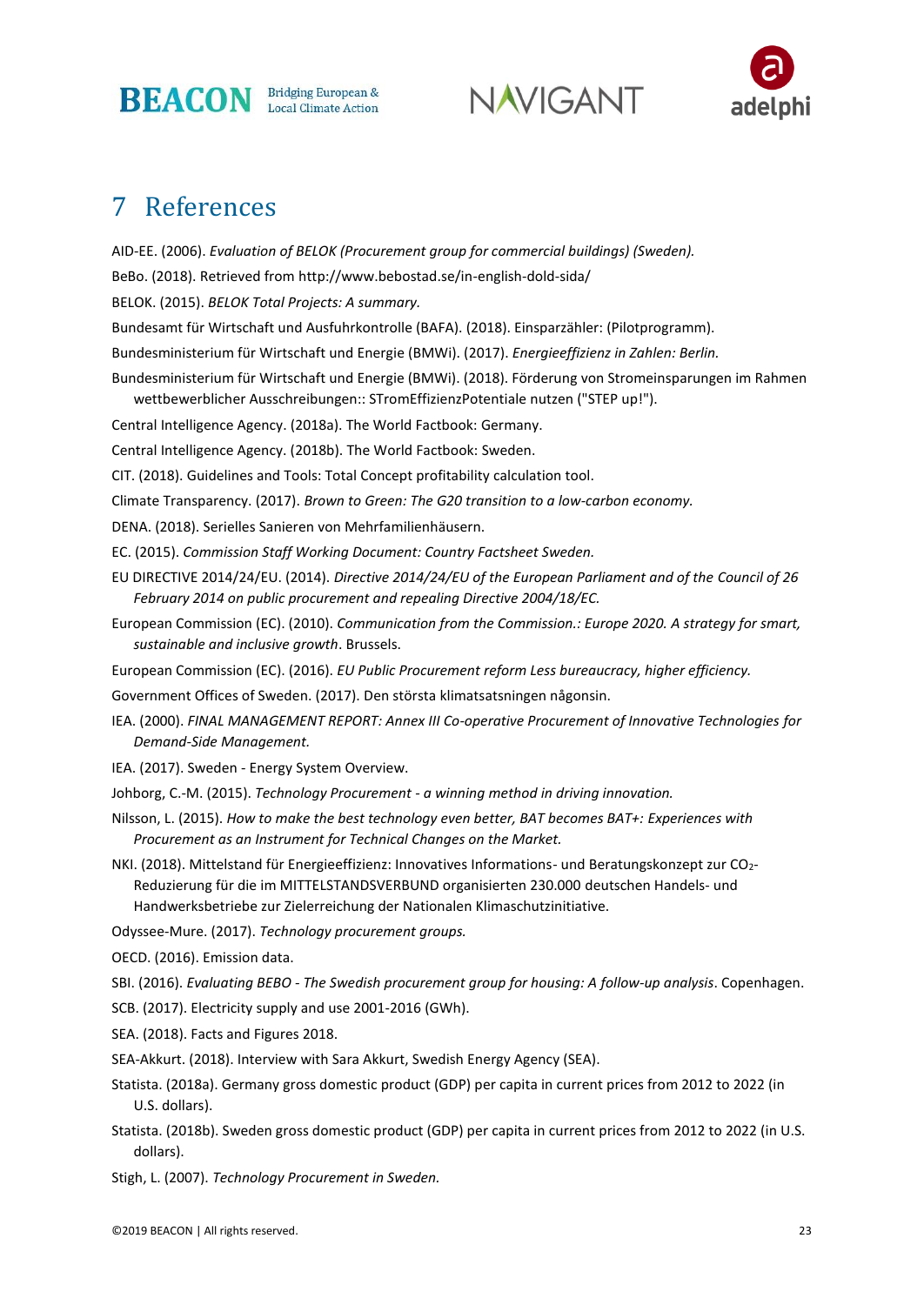





Sweden.se. (2018). Energy Use in Sweden. Swedish Competition Authority. (2017). *Swedish Public Procurement Act.* Swedish Energy Agency (SEA). (2015). *Energy Efficiency trends and policies in Sweden.* UNFCCC. (2017). Sweden Plans to Be Carbon Neutral by 2045. World Bank. (2018). Research and development expenditure (% of GDP).